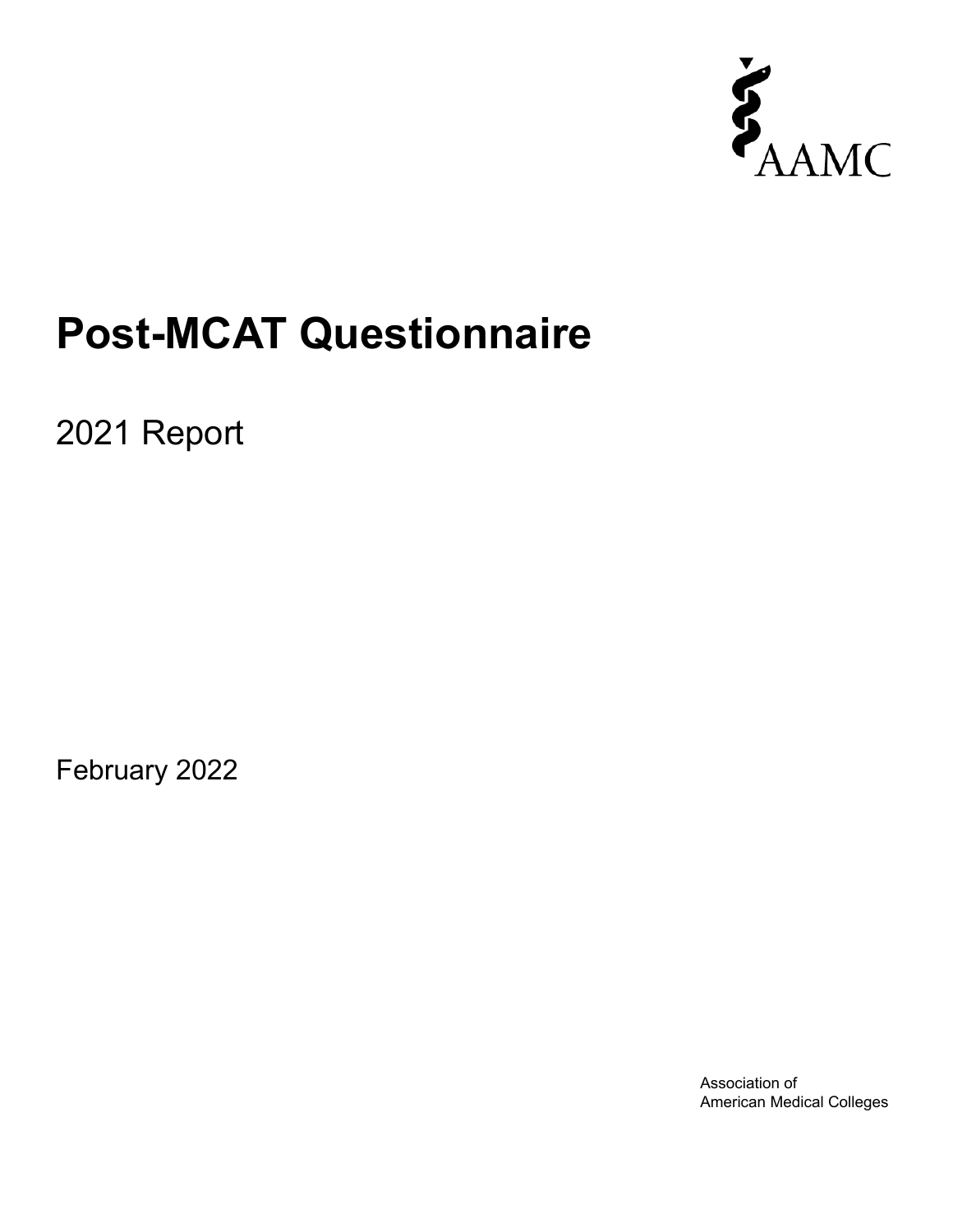## **Table of Contents**

**Page**

| <b>Executive Summary</b>                      |    |
|-----------------------------------------------|----|
| <b>Background Information</b>                 | 3  |
| Demographic Information                       | 3  |
| <b>Parent Education and Occupation</b>        | 4  |
| <b>Premedical Experiences</b>                 | 4  |
| Decision to Study Medicine                    | 4  |
| Undergraduate Experiences                     | 5  |
| <b>Enrollment Status</b>                      | 5  |
| <b>MCAT Preparation</b>                       |    |
| <b>Preparation Strategies</b>                 |    |
| <b>Preparation Resources</b>                  | 8  |
| <b>Preparation Challenges</b>                 | 12 |
| <b>Career Plans and Interest</b>              | 13 |
| Graduate/Professional Programs                | 13 |
| Influences on Decision to Study Medicine      | 14 |
| <b>Financial Information</b>                  | 16 |
| <b>College/Premedical Financial Situation</b> | 16 |
| Noneducational/Consumer Debt                  | 17 |
| Coursework                                    | 18 |
|                                               |    |

©2022 Association of American Medical Colleges. May be reproduced and distributed, with attribution, for noncommercial purpose of scientific or educational advancement.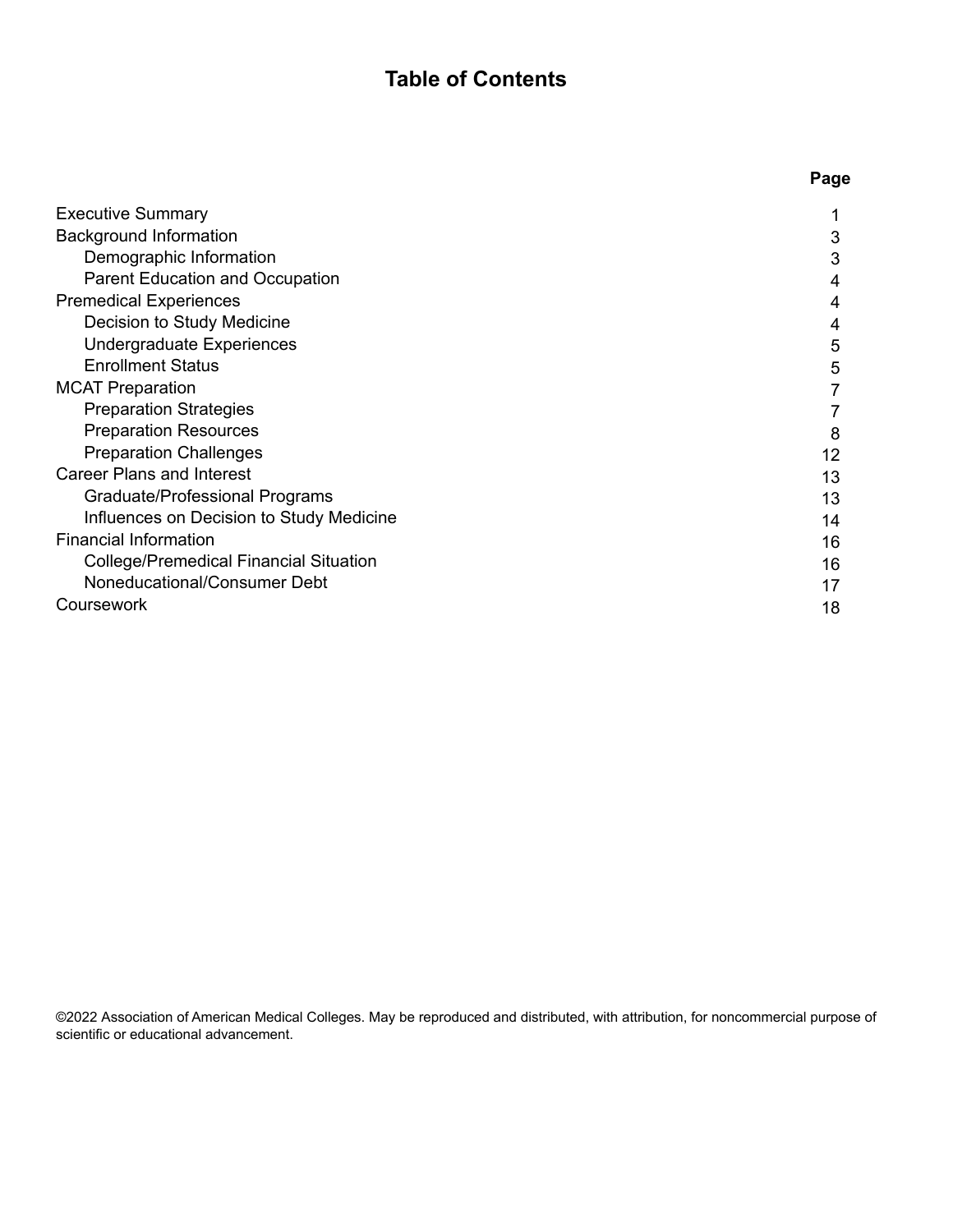## **2021 AAMC Post-MCAT Questionnaire Summary Report**

## **Executive Summary**

## **Background**

The Post-MCAT Questionnaire (PMQ) is administered by the Association of American Medical Colleges (AAMC). The survey collects information from individuals who have taken the Medical College Admission Test® (MCAT®) for the purpose of helping medical schools and medical educators understand more about aspiring and potential medical students. The Summary Report presents data from the 2017, 2018, 2019, 2020, and 2021 PMQs. Copies of the Summary Report and the survey tool are publicly available on the AAMC website at www.aamc.org/data/pmq.

## **Methodology**

The PMQ is administered online. MCAT registrants are invited via email to take the PMQ within five days of sitting for the exam. In prior years, PMQ participants had three weeks to complete the survey. Limiting the time to respond to the survey to three weeks ensured that examinees could only respond to the PMQ prior to receiving their MCAT scores. In 2021, the PMQ's administration schedule was adjusted to accommodate some MCAT exams with expedited score releases. In these cases, PMQ participants had twelve days to complete the survey. MCAT registrants are invited to take the PMQ each time they take the MCAT.

Of the 81,077 individuals invited to take the PMQ in 2021, 24,721 individuals responded (for a response rate of 30.5% in 2021). While MCAT examinees are eligible to participate in the PMQ each time that they take the MCAT, the PMQ Summary Report only includes information from the first PMQ that an individual completed. Survey data for participating individuals may not be comparable to data for non-participants.

## **PMQ Content Changes**

Content of the PMQ was changed during the 2019 PMQ cycle as a result of on-going efforts to re-engineer the AAMC Student Surveys. Therefore, data for some sections of this report are not displayed for years prior to 2020. For new survey items, comparisons to prior years cannot be made. Blank rows and columns indicate that comparable data are not available.

## **Selected Findings**

## *Background Information*

Respondents most often were categorized with having an AAMC SES Education Occupation (EO) indicator of EO-5, which indicates that the highest education level of any parent reported was a doctoral degree, and that parent worked in an executive, managerial, or professional occupation (24.5% in 2021). The number of respondents reporting an SES EO indicator of EO-1, which indicates that the highest education level of any parent reported was less than a college degree regardless of occupation, has decreased over the past five years to 22.8% in 2021.

## *Premedical Experiences*

Just over three-fifths of respondents indicated that they definitely decided to study medicine before college, either before high school or during high school (61.9% in 2021). Over half of respondents in 2021 had taken courses at a four-year college or university within the three months before their MCAT exam (61.4% in 2021). Each year, the majority of respondents were full-time students throughout their undergraduate education (93.2% in 2021).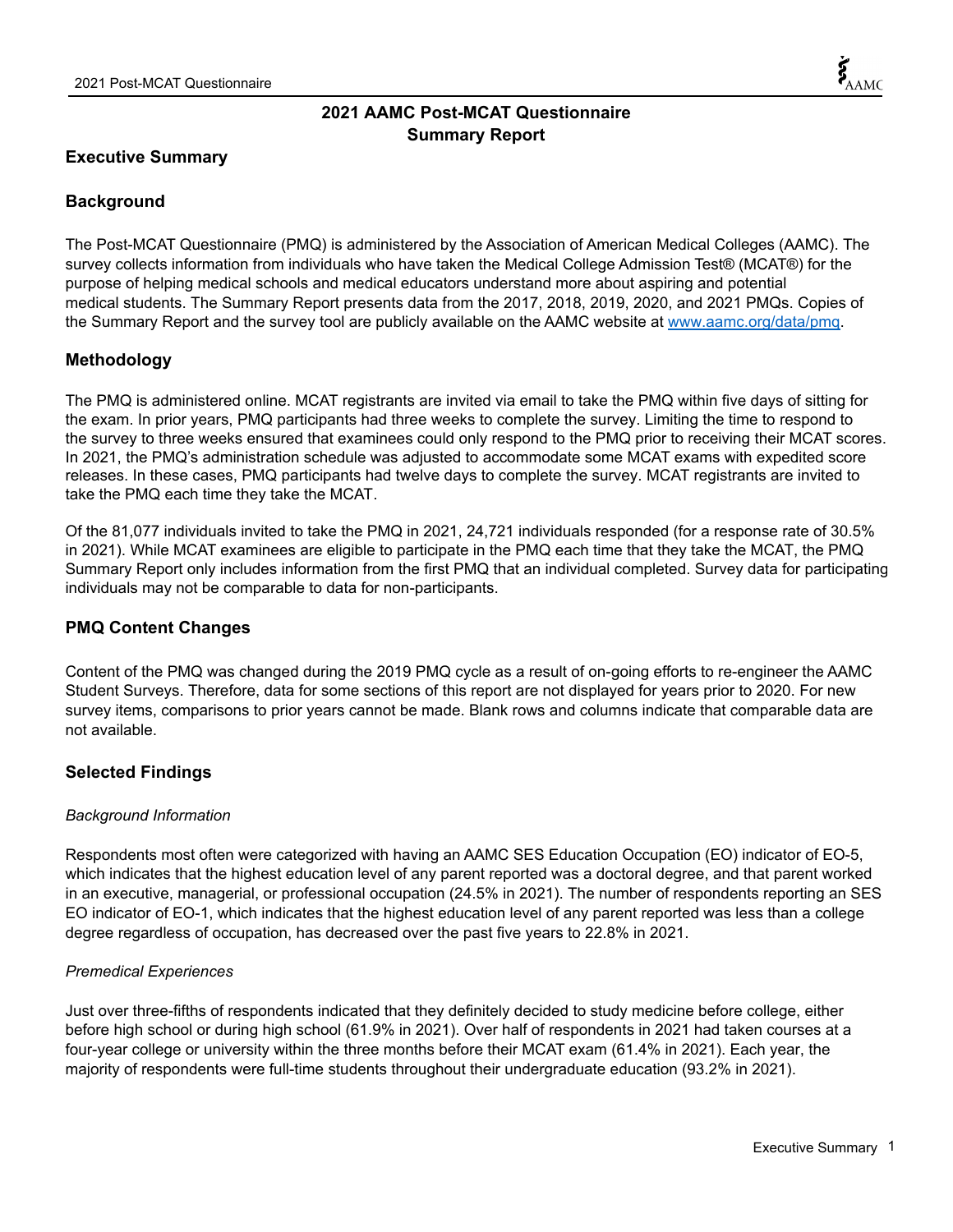In 2021, respondents were less likely to report participation in any premedical experiences such as laboratory research apprenticeships for college students, volunteering in the healthcare field, and participating in an international volunteer experience. The abrupt changes in premedical experience participation may be attributed, in part, to the COVID-19 pandemic.

#### *MCAT Preparation*

PMQ respondents used a diverse set of preparation resources to prepare for the MCAT exam. The preparation resources most commonly reported by respondents were Official MCAT Practice Exams (89.2% of respondents in 2021) and MCAT preparation books published by a commercial company (69.9% of respondents in 2021). Nearly 90% of respondents took a timed online practice exam with scheduled breaks to mimic the exam day to prepare for the exam (89.4% in 2021).

#### *Career Plans and Interest*

Each year, the majority of respondents indicated that they are "Very likely" to apply to an MD-granting medical program (87.1% in 2021). Over the last five years, the percentage of respondents indicating that "availability of social support in medical school" would encourage them to apply to medical school has increased from 54.3% in 2017 to 64.0% in 2021. Each year, the most commonly cited item that would discourage respondents from applying to medical school was "Grades, MCAT scores, and other academic qualifications" (72.4% in 2021).

#### *Financial Information*

Each year, more than half of respondents indicated that they do not have, or will not have, outstanding education loans for their college/premedical education. This percentage has increased from 59.4% in 2017 to 63.1% in 2021. For those with debt, the median education debt decreased from \$27,000 in 2020 to \$25,000 in 2021. Additionally, respondents who had noneducational, consumer debt reported a median debt increase from \$8,000 in 2020 to \$8,600 in 2021.

#### *Coursework*

Each year, about 70% of respondents had taken or were taking a course in genetics (70.6% in 2021). Similarly, about three quarters of respondents had taken or were taking a course in molecular or cellular biology at the time of their MCAT exam (74.5% in 2021).

## **Providing Feedback**

We encourage constituents to provide feedback regarding the PMQ report. If you would like to provide feedback, please contact pmq@aamc.org.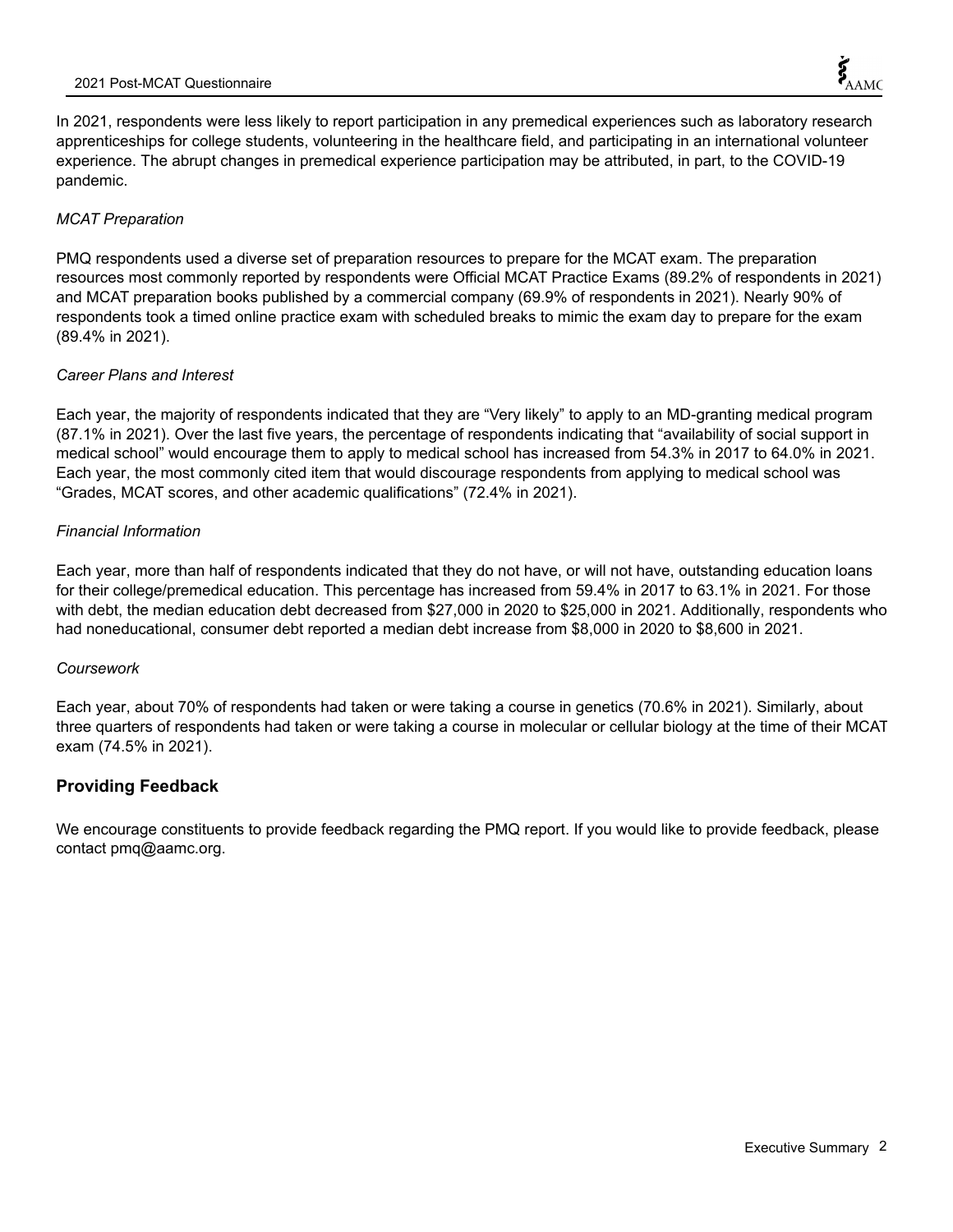|    |                                                                                                                                                                                                                                                                                                                                                    | 2017         | 2018         | 2019         | 2020         | 2021         |
|----|----------------------------------------------------------------------------------------------------------------------------------------------------------------------------------------------------------------------------------------------------------------------------------------------------------------------------------------------------|--------------|--------------|--------------|--------------|--------------|
|    | Total number of individuals who responded to the                                                                                                                                                                                                                                                                                                   |              |              |              |              |              |
|    | questionnaire:                                                                                                                                                                                                                                                                                                                                     | 32,316       | 30,425       | 28,251       | 33,339       | 24,721       |
| 1. | Sex:<br>Note: This information is populated from other AAMC<br>data sources (e.g., MCAT).                                                                                                                                                                                                                                                          |              |              |              |              |              |
|    |                                                                                                                                                                                                                                                                                                                                                    | Percent      | Percent      | Percent      | Percent      | Percent      |
|    | Male<br>Female                                                                                                                                                                                                                                                                                                                                     | 41.5<br>58.5 | 39.7<br>60.3 | 39.1<br>60.9 | 37.2<br>62.8 | 35.8<br>64.2 |
|    | Number of respondents                                                                                                                                                                                                                                                                                                                              | 32,224       | 30,348       | 28,166       | 33,235       | 24,631       |
| 2. | How do you self-identify?<br>Note: Percentages may not sum to 100% as multiple<br>responses are allowed. Self-identified race/ethnicity is<br>only reported for U.S. citizens and permanent residents.<br>Self-identified race/ethnicity and citizenship/permanent<br>residency status are populated from other AAMC data<br>sources (e.g., MCAT). |              |              |              |              |              |
|    |                                                                                                                                                                                                                                                                                                                                                    | Percent      | Percent      | Percent      | Percent      | Percent      |
|    | American Indian or Alaska Native                                                                                                                                                                                                                                                                                                                   | 0.9          | 1.0          | 1.0          | 0.9          | 0.9          |
|    | Asian                                                                                                                                                                                                                                                                                                                                              | 19.2         | 19.7         | 19.2         | 20.9         | 21.2         |
|    | <b>Black or African American</b>                                                                                                                                                                                                                                                                                                                   | 9.7          | 9.6          | 10.1         | 10.1         | 9.9          |
|    | Hispanic, Latino, or of Spanish origin                                                                                                                                                                                                                                                                                                             | 9.8          | 10.8         | 11.1         | 10.8         | 11.1         |
|    | Native Hawaiian or Other Pacific Islander                                                                                                                                                                                                                                                                                                          | 0.3          | 0.3          | 0.3          | 0.3          | 0.3          |
|    | White                                                                                                                                                                                                                                                                                                                                              | 50.8         | 50.7         | 49.9         | 49.7         | 50.7         |
|    | Other                                                                                                                                                                                                                                                                                                                                              | 2.5          | 2.4          | 2.6          | 2.4          | 2.6          |
|    | Non-U.S. Citizen and Non-Permanent Resident                                                                                                                                                                                                                                                                                                        | 14.2         | 14.0         | 14.5         | 13.8         | 13.1         |
|    | Number of respondents                                                                                                                                                                                                                                                                                                                              | 31.404       | 29,851       | 27,716       | 32,722       | 24,324       |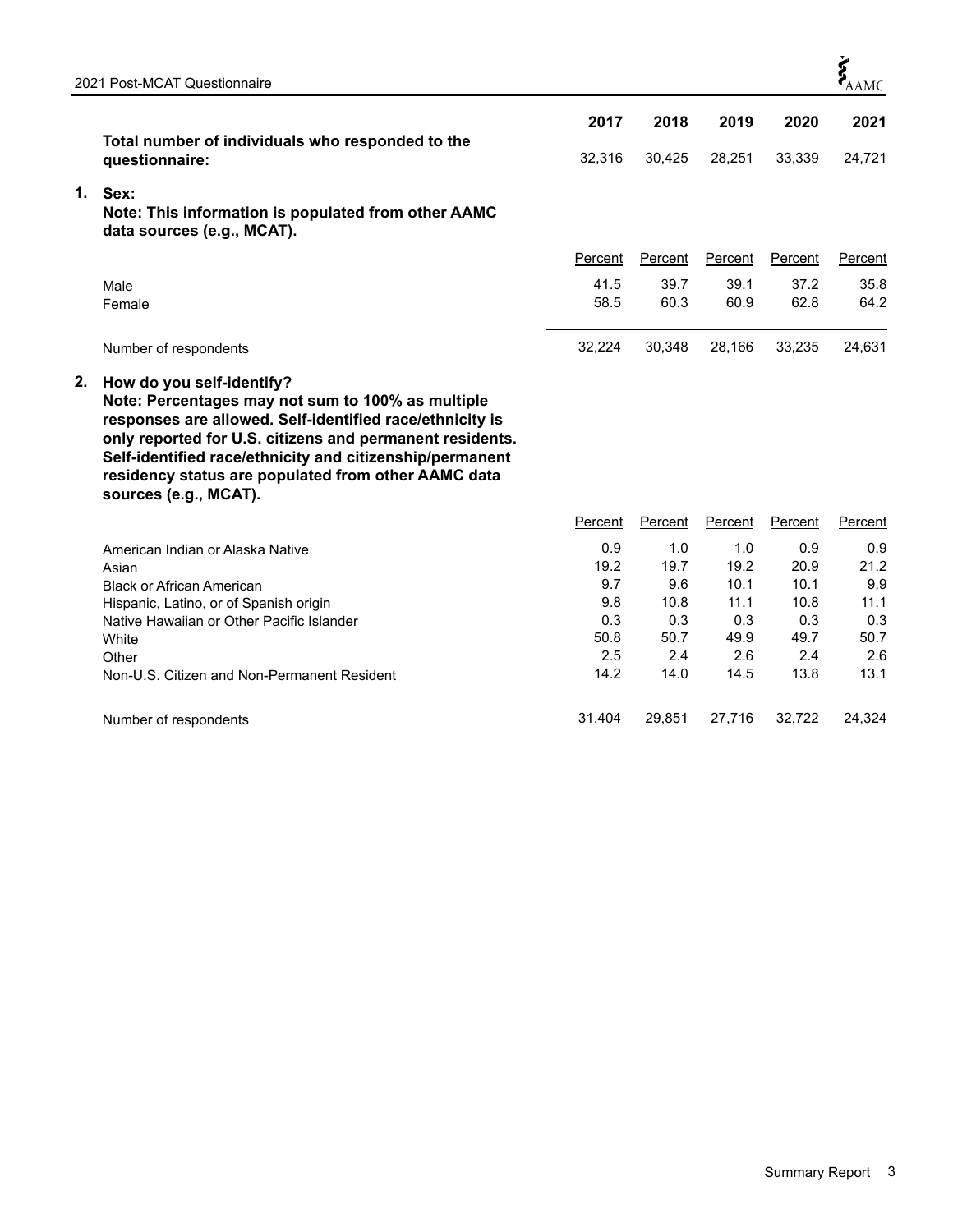|    |                                                                                                                                           | 2017       | 2018       | 2019           | 2020       | 2021       |
|----|-------------------------------------------------------------------------------------------------------------------------------------------|------------|------------|----------------|------------|------------|
| 3. | <b>Parental Education and Occupation</b>                                                                                                  |            |            |                |            |            |
|    | The Socioeconomic Status (SES) Education Occupation (EO)                                                                                  |            |            |                |            |            |
|    | indicator classifies individuals into five ordered groups (EO-1                                                                           |            |            |                |            |            |
|    | through EO-5) based on four aggregated categories of education (No<br>college degree, Bachelor's degree, Master's degree, Doctoral        |            |            |                |            |            |
|    | degree) and two aggregated categories of occupation (Executive,                                                                           |            |            |                |            |            |
|    | managerial or professional; Service, clerical, skilled and unskilled                                                                      |            |            |                |            |            |
|    | labor). The lowest (most disadvantaged) SES group is EO-1, and the                                                                        |            |            |                |            |            |
|    | highest is EO-5. Determination of an EO indicator is based on having                                                                      |            |            |                |            |            |
|    | both education and occupation information for at least one parent. If                                                                     |            |            |                |            |            |
|    | a respondent provided complete information for two parents, the EO<br>indicator displayed is for the parent with the higher value. The EO |            |            |                |            |            |
|    | indicator is only reported for U.S. citizens and permanent residents.                                                                     |            |            |                |            |            |
|    |                                                                                                                                           | Percent    | Percent    | <b>Percent</b> | Percent    | Percent    |
|    | EO-1 Less than a college degree (regardless of occupation                                                                                 | 25.8       | 25.5       | 25.4           | 24.1       | 22.8       |
|    | category)                                                                                                                                 |            |            |                |            |            |
|    | EO-2 College, master's, or doctoral degree; Service, clerical, skilled<br>and unskilled labor occupations                                 | 8.6        | 8.7        | 8.9            | 8.8        | 9.1        |
|    | EO-3 College degree; Executive, managerial or professional                                                                                | 21.0       | 22.0       | 21.9           | 21.2       | 21.5       |
|    | occupations                                                                                                                               |            |            |                |            |            |
|    | EO-4 Master's degree; Executive, managerial or professional                                                                               | 20.3       | 20.2       | 20.0           | 20.6       | 22.1       |
|    | occupations<br>EO-5 Doctoral degree; Executive, managerial or professional                                                                | 24.4       | 23.6       | 23.8           | 25.4       | 24.5       |
|    | occupations                                                                                                                               |            |            |                |            |            |
|    | Number of respondents                                                                                                                     | 26,725     | 25,248     | 23,263         | 27,742     | 20,630     |
|    |                                                                                                                                           |            |            |                |            |            |
| 4. | When did you definitely decide that you wanted to study<br>medicine?                                                                      |            |            |                |            |            |
|    |                                                                                                                                           | Percent    | Percent    | Percent        | Percent    | Percent    |
|    | I have not definitely decided that I want to study medicine                                                                               | 2.2        | 2.1        | 2.0            | 1.7        | 1.9        |
|    | Before high school                                                                                                                        | 27.4       | 27.9       | 27.8           | 27.8       | 27.8       |
|    | During high school/before college                                                                                                         | 31.4       | 31.6       | 32.6           | 34.1       | 34.1       |
|    | During the first two years in college                                                                                                     | 18.0       | 17.6       | 17.7           | 17.7       | 17.6       |
|    | During junior year in college                                                                                                             | 7.4        | 7.5        | 7.3            | 7.1        | 6.7        |
|    | During senior year in college                                                                                                             | 3.5        | 3.5        | 3.2            | 3.0        | 3.0        |
|    | After receiving a bachelor's degree                                                                                                       | 8.1<br>2.1 | 7.7<br>2.1 | 7.2<br>2.1     | 6.6<br>2.1 | 6.7<br>2.1 |
|    | After receiving an advanced degree                                                                                                        |            |            |                |            |            |
|    | Number of respondents                                                                                                                     | 31,057     | 29,278     | 27,194         | 31,906     | 23,508     |

 $\boldsymbol{\xi}_{\text{AMC}}$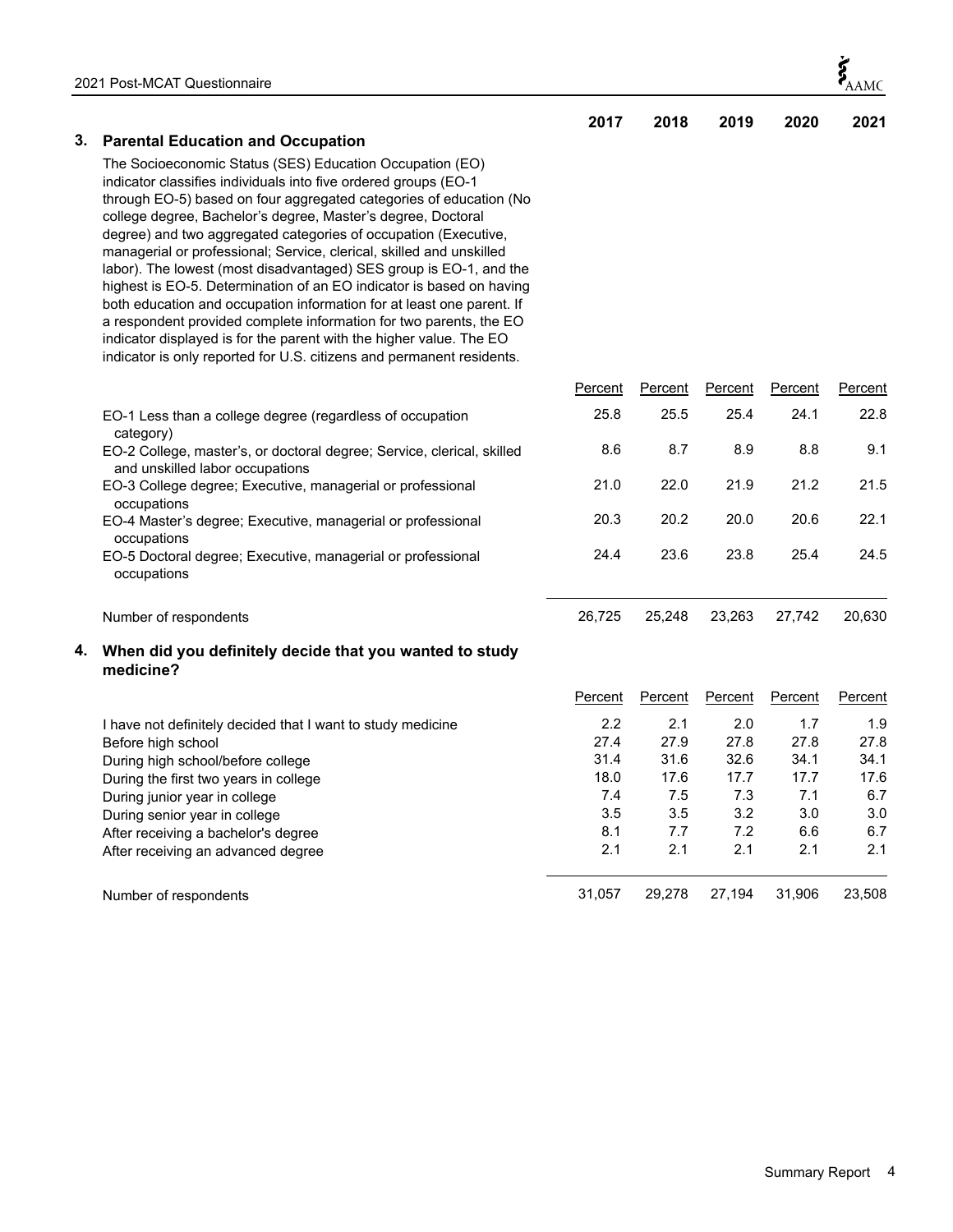|    | 2021 Post-MCAT Questionnaire                                                                     |                |                |                |             | $\sum_{\text{AAMC}}$ |
|----|--------------------------------------------------------------------------------------------------|----------------|----------------|----------------|-------------|----------------------|
| 5. | Please indicate any experiences in which you have                                                | 2017           | 2018           | 2019           | 2020        | 2021                 |
|    | participated.                                                                                    |                |                |                |             |                      |
|    | Note: Percentages may not sum to 100% as multiple<br>responses are allowed.                      |                |                |                |             |                      |
|    |                                                                                                  |                |                |                |             |                      |
|    |                                                                                                  | Percent        | Percent        | Percent        | Percent     | <b>Percent</b>       |
|    | Middle school premedical or science program                                                      | 11.2           | 10.7           | 11.3           | 11.1        | 11.8                 |
|    | Magnet science/health science high school                                                        | 8.2            | 8.7            | 8.9            | 9.5         | 9.6                  |
|    | Summer laboratory research apprenticeship for high school<br>students                            | 9.5            | 9.4            | 9.4            | 10.0        | 9.9                  |
|    | Classroom-based summer, after-school, or Saturday premedical<br>program for high school students | 9.4            | 9.0            | 9.0            | 10.1        | 10.6                 |
|    | Laboratory research apprenticeship for college students                                          | 51.4           | 51.8           | 51.0           | 50.7        | 47.2                 |
|    | Summer academic enrichment program for college students                                          | 15.6           | 15.6           | 15.8           | 15.2        | 14.0                 |
|    | Non-degree post-baccalaureate program to strengthen academic<br>skills                           | 7.2            | 7.7            | 7.7            | 7.5         | 7.3                  |
|    | Non-degree post-baccalaureate program to complete premedical<br>requirements                     | 7.9            | 8.4            | 7.8            | 7.4         | 7.7                  |
|    | Volunteered in the healthcare field                                                              | 85.5           | 86.0           | 86.2           | 84.9        | 82.1                 |
|    | Volunteered in a non-healthcare field                                                            | 77.3           | 77.0           | 77.4           | 79.9        | 77.6                 |
|    | International volunteer experience                                                               | 27.4           | 26.9           | 26.2           | 24.8        | 19.4                 |
|    | Shadowed a physician or other healthcare professional<br>None of the above                       | 82.0<br>1.6    | 82.3<br>1.8    | 82.0<br>1.6    | 80.9<br>1.5 | 78.0<br>1.8          |
|    | Number of respondents                                                                            | 30,922         | 29,249         | 27,119         | 31,806      | 23,409               |
| 6. | During the last three months, what describes your<br>attendance at school or college?            |                |                |                |             |                      |
|    | Note: Percentages may not sum to 100% as multiple<br>responses are allowed.                      |                |                |                |             |                      |
|    |                                                                                                  | Percent        | Percent        | Percent        | Percent     | Percent              |
|    | I did not attend any school in the last three months                                             | 24.1           | 25.1           | 25.7           | 27.6        | 26.3                 |
|    | High school                                                                                      | 1.2            | 1.3            | 1.4            | 1.4         | 1.2                  |
|    | Community college                                                                                | 2.1            | 2.0            | 2.1            | 1.7         | 1.7                  |
|    | Four-year college or university                                                                  | 62.1           | 61.7           | 61.2           | 59.9        | 61.4                 |
|    | Post-baccalaureate premedical program                                                            | 6.5            | 6.1            | 5.8            | 5.1         | 5.7                  |
|    | Graduate/professional program (e.g., MS, PhD, JD)                                                | 7.5            | 7.4            | 7.6            | 7.9         | 7.0                  |
|    | Number of respondents                                                                            | 30,701         | 29,068         | 26,952         | 31,622      | 23,264               |
| 7. | What best describes your enrollment status throughout<br>your undergraduate education?           |                |                |                |             |                      |
|    |                                                                                                  | <b>Percent</b> | <b>Percent</b> | <b>Percent</b> | Percent     | Percent              |
|    | Full-time                                                                                        | 93.3           | 93.2           | 93.1           | 93.4        | 93.2                 |
|    | Full-time during some years and part-time during others                                          | 5.1            | 5.2            | 5.2            | 4.9         | 5.2                  |
|    | Part-time                                                                                        | 1.6            | 1.6            | 1.7            | 1.7         | 1.6                  |
|    | Number of respondents                                                                            | 30,692         | 28,913         | 26,799         | 31,440      | 23,090               |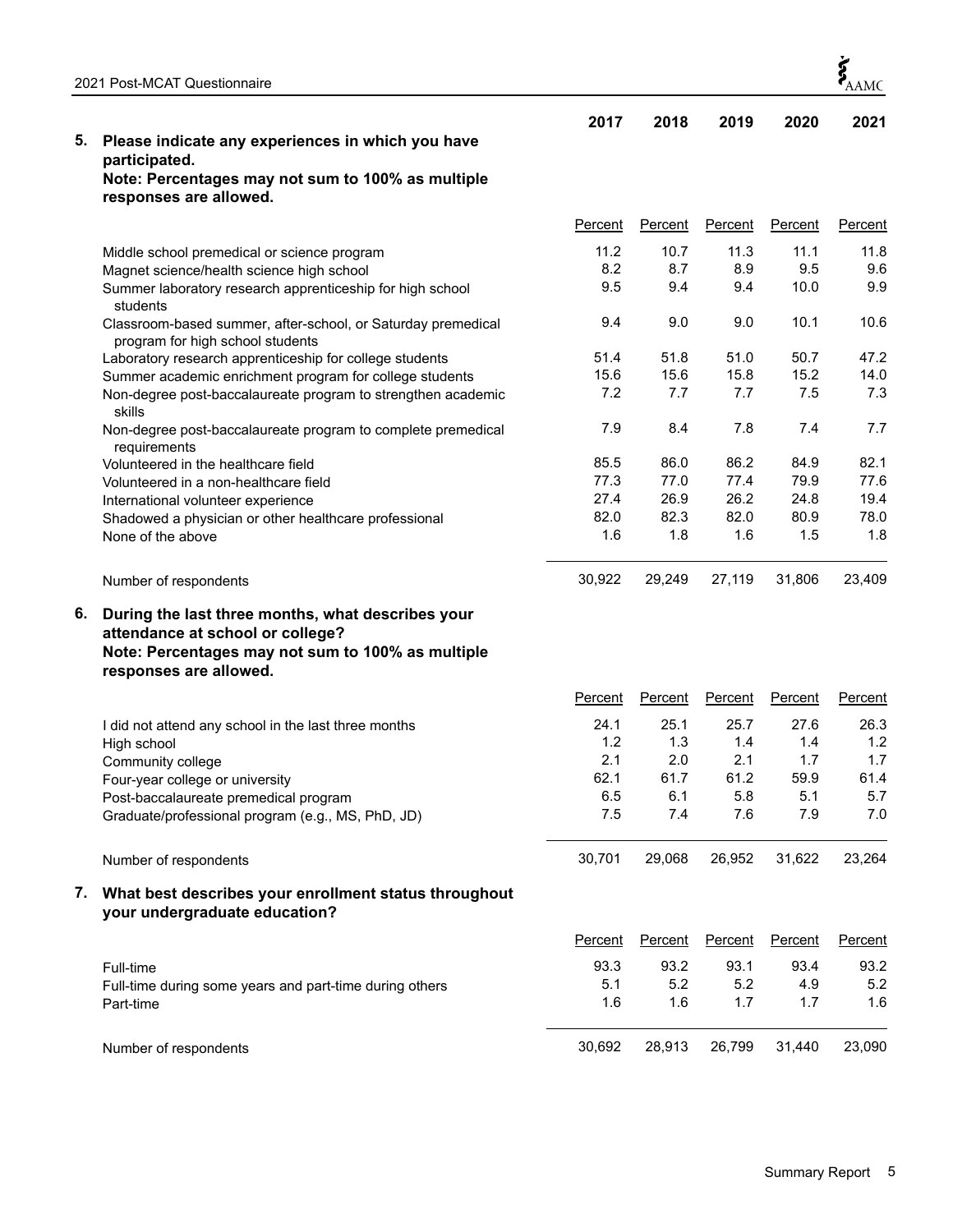| 8. | Have you already graduated from college?                                                                                                                                                                                                                                                                                                                               | 2017                                                                        | 2018                                                                        | 2019                                                                        | 2020                                                                       | 2021                                                                       |
|----|------------------------------------------------------------------------------------------------------------------------------------------------------------------------------------------------------------------------------------------------------------------------------------------------------------------------------------------------------------------------|-----------------------------------------------------------------------------|-----------------------------------------------------------------------------|-----------------------------------------------------------------------------|----------------------------------------------------------------------------|----------------------------------------------------------------------------|
|    |                                                                                                                                                                                                                                                                                                                                                                        | Percent                                                                     | Percent                                                                     | Percent                                                                     | Percent                                                                    | Percent                                                                    |
|    | Yes<br><b>No</b>                                                                                                                                                                                                                                                                                                                                                       | 49.1<br>50.9                                                                | 49.8<br>50.2                                                                | 50.3<br>49.7                                                                | 53.0<br>47.0                                                               | 49.5<br>50.5                                                               |
|    | Number of respondents                                                                                                                                                                                                                                                                                                                                                  | 30,709                                                                      | 29,064                                                                      | 26,944                                                                      | 31,593                                                                     | 23,238                                                                     |
| 9. | How many years have passed since you graduated from<br>college?<br>Note: Only those who responded "Yes" to Q8 could<br>respond to this item.                                                                                                                                                                                                                           |                                                                             |                                                                             |                                                                             |                                                                            |                                                                            |
|    |                                                                                                                                                                                                                                                                                                                                                                        | Percent                                                                     | Percent                                                                     | Percent                                                                     | <b>Percent</b>                                                             | Percent                                                                    |
|    | Less than 1 year<br>1-2 years<br>3-4 years<br>5 or more years                                                                                                                                                                                                                                                                                                          | 42.7<br>28.8<br>15.5<br>13.0                                                | 43.2<br>28.7<br>15.6<br>12.5                                                | 42.6<br>29.6<br>15.3<br>12.5                                                | 42.0<br>31.9<br>14.1<br>12.0                                               | 42.8<br>30.3<br>14.1<br>12.8                                               |
|    | Number of respondents                                                                                                                                                                                                                                                                                                                                                  | 15,056                                                                      | 14,370                                                                      | 13,481                                                                      | 16,671                                                                     | 11,472                                                                     |
|    | 10. How did you spend your time between college and taking<br>the MCAT?<br>Note: Those who responded "Less than 1 year" in Q9<br>could not respond to this item. Percentages may not sum<br>to 100% as multiple responses are allowed.                                                                                                                                 |                                                                             |                                                                             |                                                                             |                                                                            |                                                                            |
|    |                                                                                                                                                                                                                                                                                                                                                                        | Percent                                                                     | Percent                                                                     | Percent                                                                     | Percent                                                                    | Percent                                                                    |
|    | Worked at another career<br>Worked to improve finances<br>Continued coursework to prepare for the MCAT exam<br>Continued coursework to fulfill premedical requirements<br>Took premedical courses for the first time<br>Pursued graduate studies<br>Worked/volunteered internationally<br>Worked/volunteered in research<br>Helped fulfill family obligations<br>Other | 55.0<br>44.2<br>41.2<br>24.8<br>11.8<br>30.6<br>12.6<br>37.8<br>30.7<br>7.9 | 55.8<br>44.7<br>42.3<br>25.7<br>11.3<br>30.9<br>12.8<br>39.2<br>33.9<br>7.6 | 55.2<br>45.1<br>42.6<br>24.6<br>10.4<br>31.4<br>12.3<br>39.6<br>35.7<br>8.1 | 55.1<br>45.7<br>40.7<br>23.1<br>8.9<br>31.6<br>10.5<br>40.4<br>36.4<br>6.7 | 57.3<br>46.3<br>43.1<br>24.7<br>10.1<br>29.8<br>8.8<br>38.2<br>38.3<br>6.9 |
|    | Number of respondents                                                                                                                                                                                                                                                                                                                                                  | 8,603                                                                       | 8,138                                                                       | 7,719                                                                       | 9,649                                                                      | 6,543                                                                      |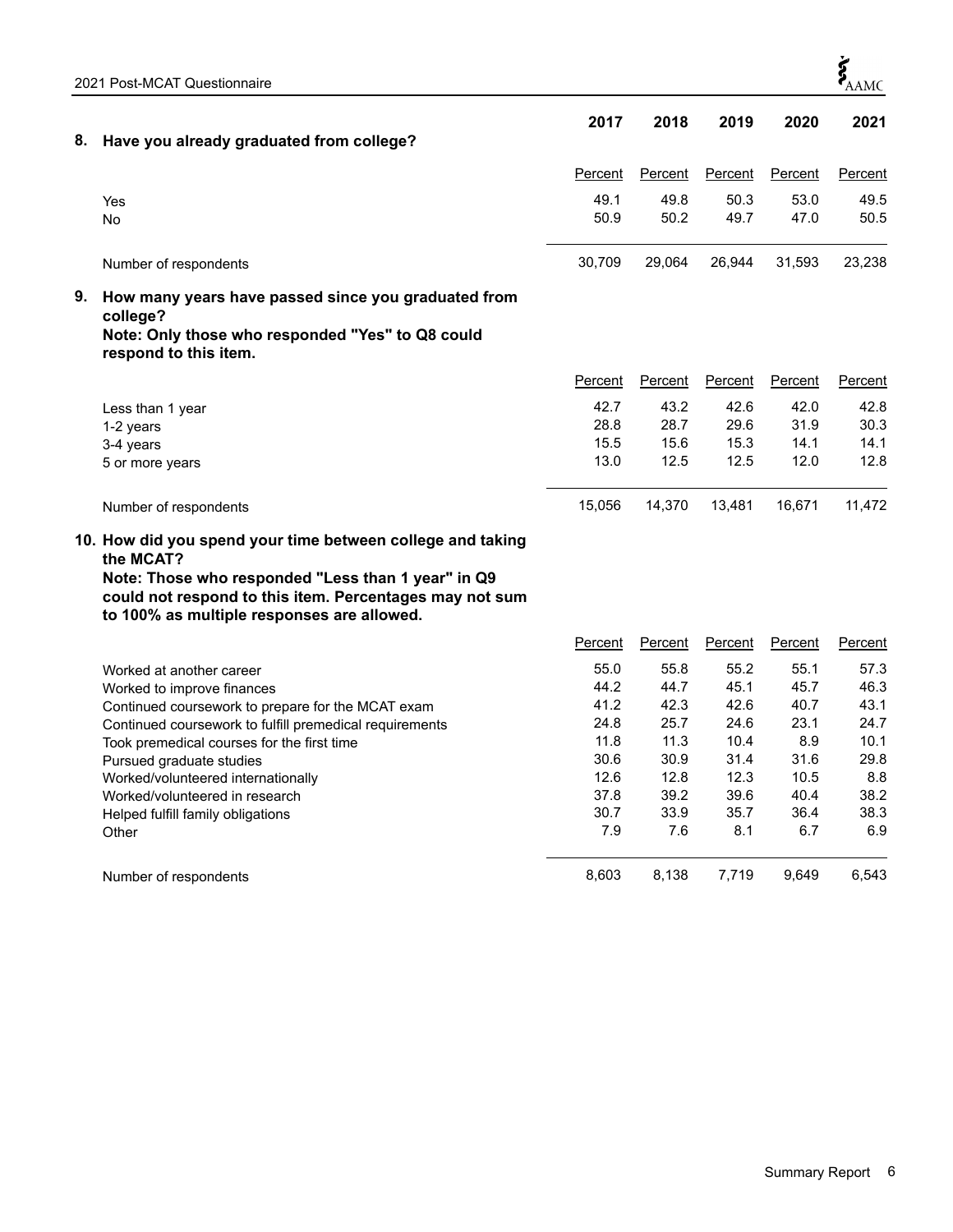| 2021 Post-MCAT Questionnaire                                                        |         |         |         |         | $\sum_{\Delta\Delta\text{MC}}$ |
|-------------------------------------------------------------------------------------|---------|---------|---------|---------|--------------------------------|
|                                                                                     | 2017    | 2018    | 2019    | 2020    | 2021                           |
| 11. What strategies did you use to structure your                                   |         |         |         |         |                                |
| preparation?                                                                        |         |         |         |         |                                |
| Note: Percentages may not sum to 100% as multiple<br>responses are allowed.         |         |         |         |         |                                |
|                                                                                     | Percent | Percent | Percent | Percent | Percent                        |
| Got started by finding out what is tested on the MCAT exam                          |         |         |         | 81.4    | 83.3                           |
| Discussed the test and how to prepare with an advisor or fellow<br>students         |         |         |         | 48.1    | 47.5                           |
| Created a study plan to fit my schedule                                             |         |         |         | 75.2    | 74.7                           |
| Identified my strengths and weaknesses using a practice exam                        |         |         |         | 78.3    | 77.7                           |
| Focused study time on my weaker subject areas                                       |         |         |         | 74.6    | 73.9                           |
| Planned time for relaxation/breaks                                                  |         |         |         | 62.0    | 61.1                           |
| Assessed my learning progress along the way by taking practice<br>exam(s)           |         |         |         | 82.4    | 81.6                           |
| Assessed my readiness for the exam by taking a final practice exam                  |         |         |         | 78.4    | 77.1                           |
| Other                                                                               |         |         |         | 2.3     | 1.9                            |
| Number of respondents                                                               |         |         |         | 30,430  | 22,336                         |
| 12. What strategies did you use to learn the concepts tested                        |         |         |         |         |                                |
| on the exam?                                                                        |         |         |         |         |                                |
| Note: Percentages may not sum to 100% as multiple<br>responses are allowed.         |         |         |         |         |                                |
|                                                                                     | Percent | Percent | Percent | Percent | Percent                        |
| Tested my understanding of what I had studied                                       |         |         |         | 80.7    | 79.4                           |
| Wrote down notes about what I was learning from memory                              |         |         |         | 56.5    | 53.3                           |
| Answered practice questions as I studied each topic                                 |         |         |         | 87.8    | 87.6                           |
| Explained why the answer choices in practice questions were correct<br>or incorrect |         |         |         | 74.7    | 72.3                           |
| Reviewed content I had already studied throughout my preparation                    |         |         |         | 82.6    | 80.1                           |
| Mixed my review of different topics throughout studying                             |         |         |         | 74.9    | 73.1                           |
| Explained concepts aloud or to a study partner/friend                               |         |         |         | 41.9    | 39.6                           |
| Created or used flashcards of important details                                     |         |         |         | 67.4    | 69.6                           |
| Other                                                                               |         |         |         | 1.5     | 1.4                            |

Number of respondents 30,321 22,227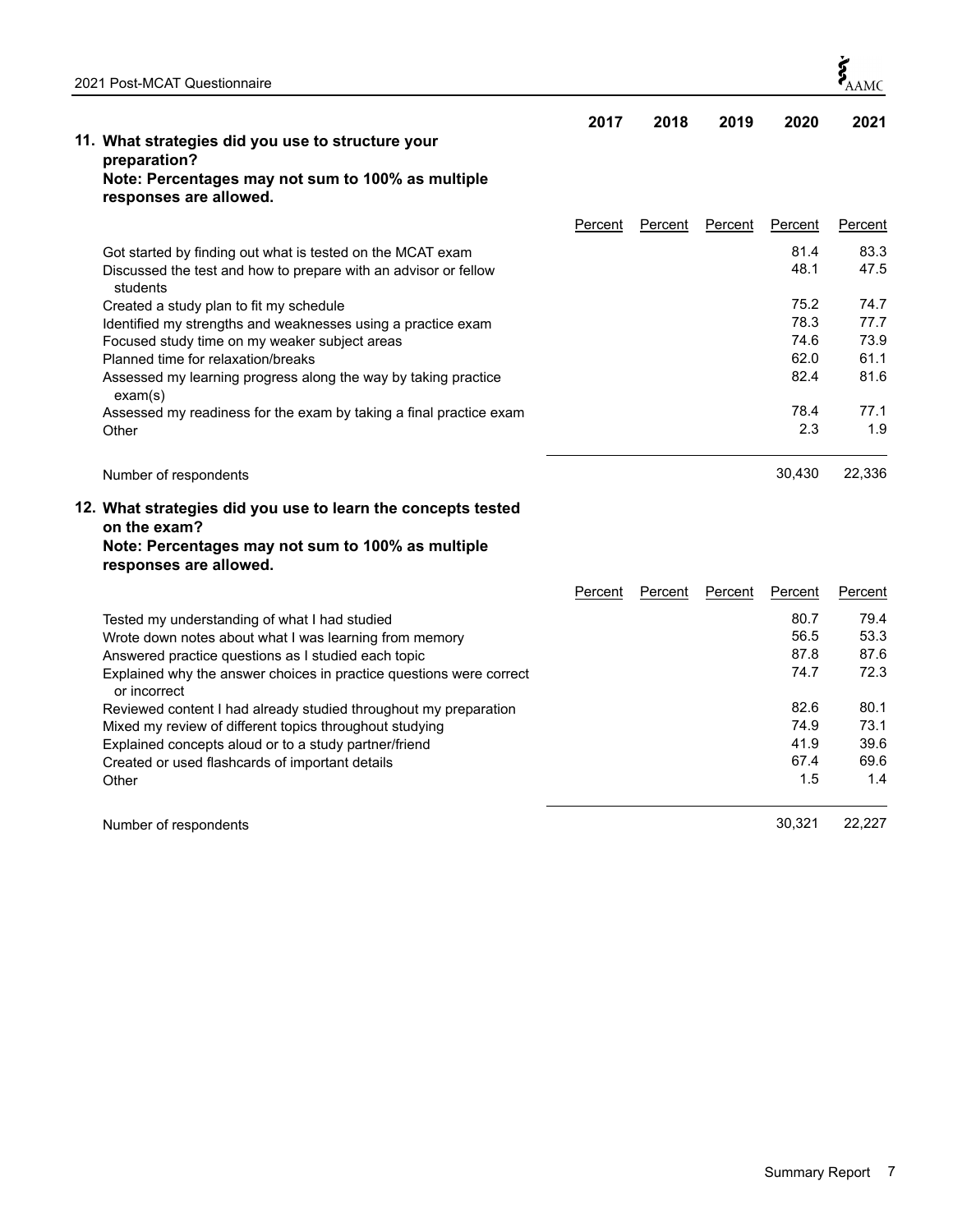|                                                                                                                                                                           | 2017    | 2018    | 2019    | 2020    | 2021    |
|---------------------------------------------------------------------------------------------------------------------------------------------------------------------------|---------|---------|---------|---------|---------|
| 13. What kinds of resources did you use to prepare for the                                                                                                                |         |         |         |         |         |
| <b>MCAT exam?</b>                                                                                                                                                         |         |         |         |         |         |
| Note: Percentages may not sum to 100% as multiple<br>responses are allowed.                                                                                               |         |         |         |         |         |
|                                                                                                                                                                           | Percent | Percent | Percent | Percent | Percent |
| What's on the MCAT Exam? Interactive tool                                                                                                                                 |         |         |         | 25.1    | 44.6    |
| The Official Guide to the MCAT® Exam (print version or e-book)                                                                                                            |         |         |         | 37.9    | 40.4    |
| The Online Practice Questions from the Official Guide to the MCAT®<br>Exam                                                                                                |         |         |         | 41.1    | 42.1    |
| Official MCAT <sup>®</sup> Practice Exams                                                                                                                                 |         |         |         | 85.4    | 89.2    |
| Official MCAT <sup>®</sup> Sample Test                                                                                                                                    |         |         |         | 56.4    | 68.9    |
| <b>CARS Diagnostic Tool</b>                                                                                                                                               |         |         |         |         | 39.5    |
| Official MCAT® Question Packs                                                                                                                                             |         |         |         | 64.3    | 62.7    |
| Official MCAT <sup>®</sup> Section Bank                                                                                                                                   |         |         |         | 60.4    | 59.8    |
| Official MCAT <sup>®</sup> Flashcards                                                                                                                                     |         |         |         | 42.8    | 43.3    |
| How to Create a Study Plan for the MCAT® Exam                                                                                                                             |         |         |         | 10.0    | 10.7    |
| Practice with Exam Features (free tool to simulate the MCAT® Exam<br>test taking experience)                                                                              |         |         |         | 24.4    | 17.8    |
| How I Prepared for the MCAT® Exam Testimonials                                                                                                                            |         |         |         | 7.1     | 8.1     |
| Road Map to the MCAT® Content in Sociology and Psychology<br><b>Textbooks</b>                                                                                             |         |         |         | 2.9     | 4.3     |
| Road Map to the MCAT® Content in Biochemistry Textbooks                                                                                                                   |         |         |         | 2.7     | 4.2     |
| Road Map to MCAT Critical Analysis and Reasoning Skills in The<br>Khan Academy MCAT Collection                                                                            |         |         |         |         | 6.2     |
| Khan Academy                                                                                                                                                              |         |         |         | 71.0    | 65.8    |
| MCAT preparation book (paper version) published by a commercial<br>company                                                                                                |         |         |         | 72.6    | 69.9    |
| MCAT preparation book (electronic version or e-book) published by a<br>commercial company                                                                                 |         |         |         | 22.5    | 22.6    |
| MCAT practice tests published by a commercial company                                                                                                                     |         |         |         | 62.0    | 59.2    |
| Books, handouts, practice questions, or other materials from an<br>MCAT test preparation course offered by a university, medical<br>school, or post-baccalaureate program |         |         |         | 20.4    | 21.7    |
| MCAT-related social media sites, blogs, and online communities                                                                                                            |         |         |         | 43.6    | 43.2    |
| Free online flashcard generators                                                                                                                                          |         |         |         | 37.3    | 42.5    |
| Other free MCAT preparation resources                                                                                                                                     |         |         |         | 39.3    | 46.7    |
| Other educational materials that are not specifically labeled for MCAT<br>preparation (e.g., textbooks, course notes, online modules,<br>journals)                        |         |         |         | 21.8    | 21.5    |

Number of respondents 29,971 21,896

 $\boldsymbol{\dot{\xi}}_{\text{AAMC}}$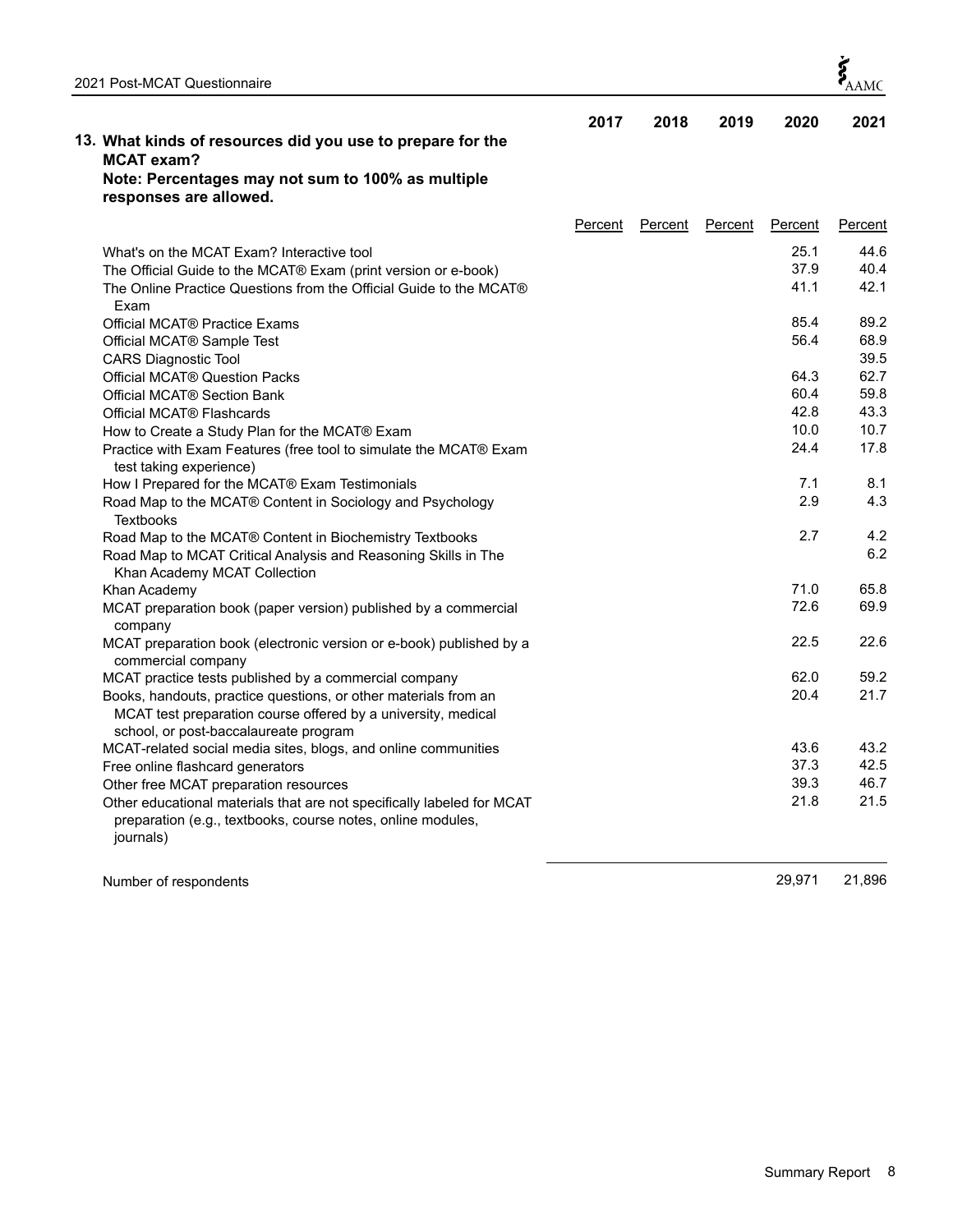#### **14. How useful were each of the following resources to prepare for the MCAT exam? Note: Only those who selected a given resource in Q13 could respond to this item.**

|                                                                                                                 |               | Percentage of Respondents Selecting Each Rating |              |                |                  |
|-----------------------------------------------------------------------------------------------------------------|---------------|-------------------------------------------------|--------------|----------------|------------------|
|                                                                                                                 | Not<br>useful | Somewhat<br>useful                              | Useful       | Very<br>useful | Count            |
| What's on the MCAT Exam? Interactive tool<br>2021<br>2020<br>2019<br>2018<br>2017                               | 2.5<br>3.0    | 28.0<br>30.3                                    | 45.0<br>44.9 | 24.5<br>21.8   | 8,935<br>6,903   |
| The Official Guide to the MCAT® Exam (print version or e-book)<br>2021<br>2020<br>2019<br>2018<br>2017          | 3.3<br>3.7    | 28.9<br>29.7                                    | 43.3<br>42.5 | 24.5<br>24.1   | 8,051<br>10,445  |
| The Online Practice Questions from the Official Guide to the MCAT® Exam<br>2021<br>2020<br>2019<br>2018<br>2017 | 1.5<br>1.5    | 14.7<br>15.4                                    | 43.0<br>43.3 | 40.7<br>39.8   | 8,353<br>11,261  |
| Official MCAT® Practice Exams<br>2021<br>2020<br>2019<br>2018<br>2017                                           | 0.4<br>0.3    | 4.7<br>4.5                                      | 21.7<br>22.0 | 73.2<br>73.1   | 18,341<br>24,096 |
| Official MCAT® Sample Test<br>2021<br>2020<br>2019<br>2018<br>2017                                              | 1.4<br>1.4    | 10.3<br>10.6                                    | 31.7<br>32.9 | 56.6<br>55.1   | 13,995<br>15,635 |
| <b>CARS Diagnostic Tool</b><br>2021<br>2020<br>2019<br>2018<br>2017                                             | 2.5           | 14.7                                            | 36.5         | 46.3           | 7,913            |
| Official MCAT® Question Packs<br>2021<br>2020<br>2019<br>2018<br>2017                                           | 1.2<br>1.1    | 10.8<br>11.4                                    | 36.3<br>36.3 | 51.7<br>51.3   | 12,766<br>17,977 |
| Official MCAT® Section Bank<br>2021<br>2020<br>2019<br>2018<br>2017                                             | 0.6<br>0.7    | 6.9<br>7.2                                      | 31.5<br>30.5 | 61.1<br>61.7   | 12,124<br>16,856 |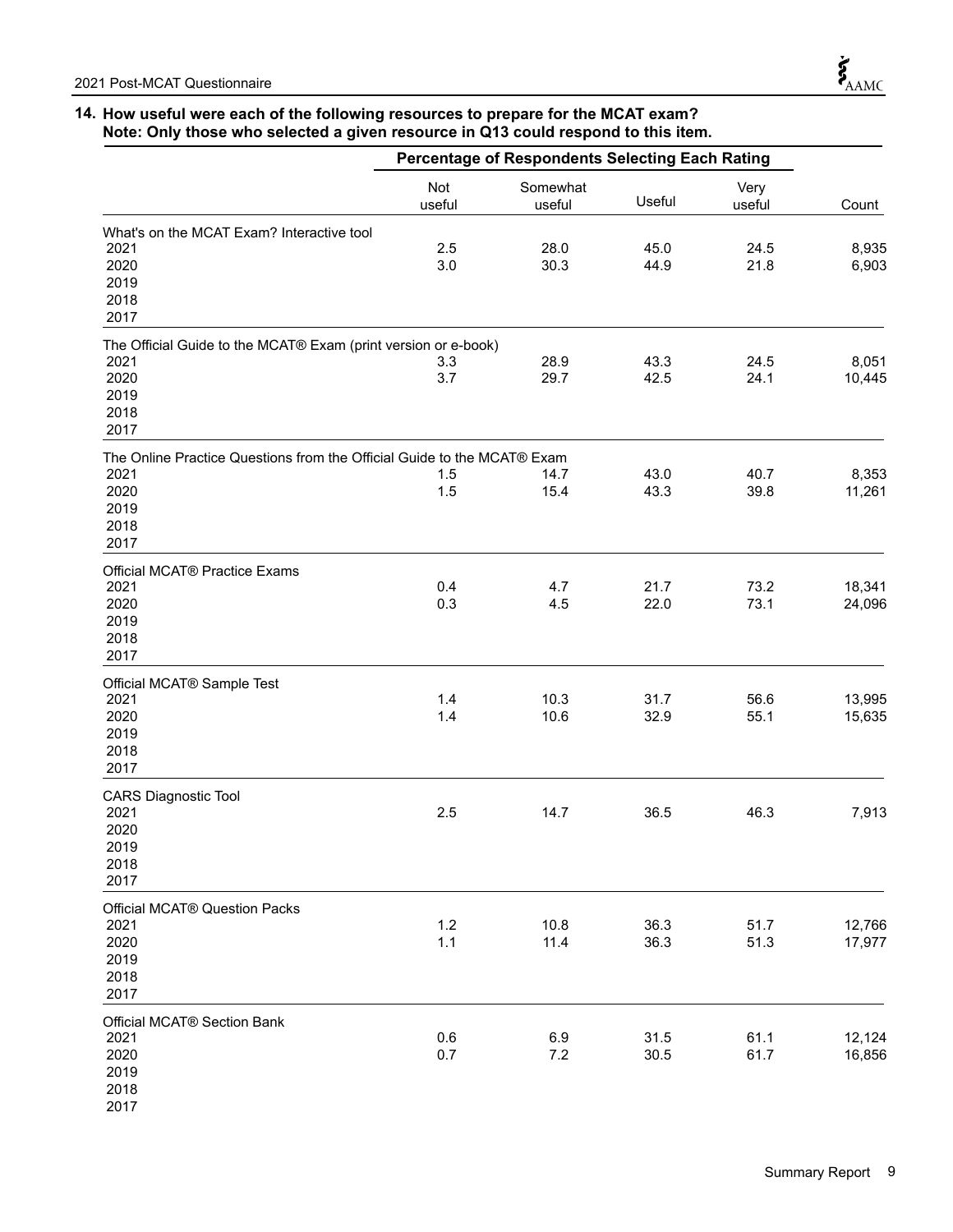### **14. How useful were each of the following resources to prepare for the MCAT exam? Note: Only those who selected a given resource in Q13 could respond to this item. (Continued)**

|                                                                                                                                     |               | Percentage of Respondents Selecting Each Rating |              |                |                  |
|-------------------------------------------------------------------------------------------------------------------------------------|---------------|-------------------------------------------------|--------------|----------------|------------------|
|                                                                                                                                     | Not<br>useful | Somewhat<br>useful                              | Useful       | Very<br>useful | Count            |
| Official MCAT <sup>®</sup> Flashcards<br>2021<br>2020<br>2019<br>2018<br>2017                                                       | 3.1<br>3.9    | 21.6<br>22.6                                    | 39.3<br>37.0 | 36.1<br>36.5   | 8,752<br>11,809  |
| How to Create a Study Plan for the MCAT® Exam<br>2021<br>2020<br>2019<br>2018<br>2017                                               | 7.6<br>8.9    | 32.9<br>34.5                                    | 37.8<br>35.2 | 21.8<br>21.4   | 2,096<br>2,696   |
| Practice with Exam Features (free tool to simulate the MCAT® Exam test taking experience)<br>2021<br>2020<br>2019<br>2018<br>2017   | 2.2<br>1.8    | 16.4<br>16.6                                    | 35.0<br>35.9 | 46.4<br>45.7   | 3,471<br>6,608   |
| How I Prepared for the MCAT® Exam Testimonials<br>2021<br>2020<br>2019<br>2018<br>2017                                              | 7.6<br>7.0    | 37.7<br>37.9                                    | 32.5<br>35.6 | 22.2<br>19.5   | 1,561<br>1,924   |
| Road Map to the MCAT® Content in Sociology and Psychology Textbooks<br>2021<br>2020<br>2019<br>2018<br>2017                         | 5.0<br>5.6    | 25.0<br>23.8                                    | 39.7<br>40.8 | 30.3<br>29.7   | 821<br>780       |
| Road Map to the MCAT® Content in Biochemistry Textbooks<br>2021<br>2020<br>2019<br>2018<br>2017                                     | 4.3<br>5.1    | 23.4<br>24.7                                    | 41.9<br>40.9 | 30.4<br>29.4   | 795<br>722       |
| Road Map to MCAT Critical Analysis and Reasoning Skills in The Khan Academy MCAT Collection<br>2021<br>2020<br>2019<br>2018<br>2017 | 3.9           | 23.7                                            | 40.3         | 32.0           | 1,180            |
| Khan Academy<br>2021<br>2020<br>2019<br>2018<br>2017                                                                                | 0.9<br>0.9    | 11.9<br>12.8                                    | 34.4<br>35.7 | 52.8<br>50.7   | 13,421<br>19,985 |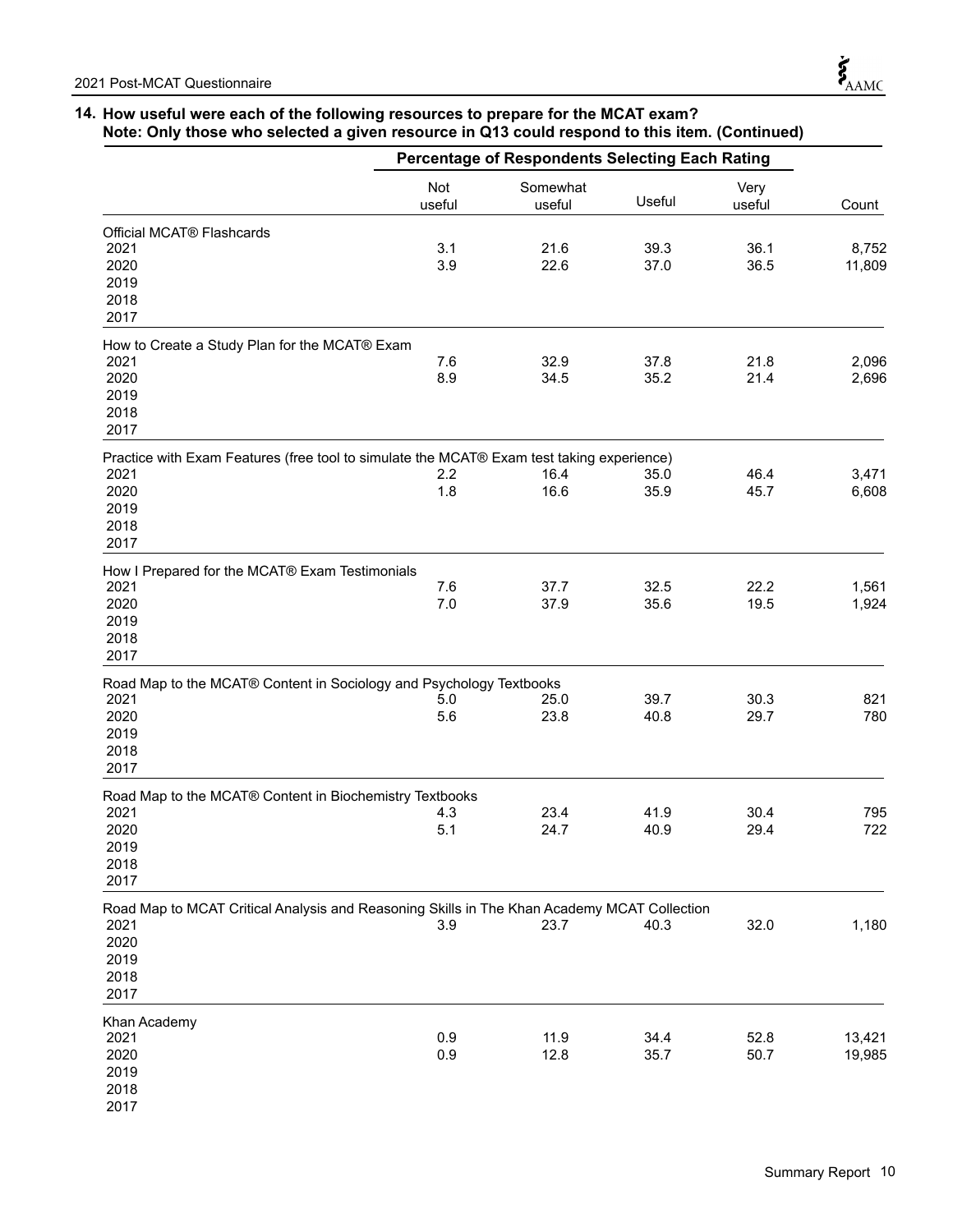2018 2017

## **14. How useful were each of the following resources to prepare for the MCAT exam? Note: Only those who selected a given resource in Q13 could respond to this item. (Continued)**

|                                                                                                                                                                        |                      | Percentage of Respondents Selecting Each Rating |               |                |        |
|------------------------------------------------------------------------------------------------------------------------------------------------------------------------|----------------------|-------------------------------------------------|---------------|----------------|--------|
|                                                                                                                                                                        | <b>Not</b><br>useful | Somewhat<br>useful                              | <b>Useful</b> | Very<br>useful | Count  |
| MCAT preparation book (paper version) published by a commercial company                                                                                                |                      |                                                 |               |                |        |
| 2021                                                                                                                                                                   | 2.5                  | 16.3                                            | 40.0          | 41.2           | 14,300 |
| 2020                                                                                                                                                                   | 2.1                  | 14.5                                            | 38.4          | 45.0           | 20,386 |
| 2019                                                                                                                                                                   |                      |                                                 |               |                |        |
| 2018                                                                                                                                                                   |                      |                                                 |               |                |        |
|                                                                                                                                                                        |                      |                                                 |               |                |        |
| 2017                                                                                                                                                                   |                      |                                                 |               |                |        |
| MCAT preparation book (electronic version or e-book) published by a commercial company                                                                                 |                      |                                                 |               |                |        |
| 2021                                                                                                                                                                   | 2.3                  | 15.7                                            | 42.2          | 39.8           | 4,542  |
| 2020                                                                                                                                                                   | 2.5                  | 15.4                                            | 40.1          | 42.1           | 6,199  |
| 2019                                                                                                                                                                   |                      |                                                 |               |                |        |
| 2018                                                                                                                                                                   |                      |                                                 |               |                |        |
| 2017                                                                                                                                                                   |                      |                                                 |               |                |        |
| MCAT practice tests published by a commercial company                                                                                                                  |                      |                                                 |               |                |        |
| 2021                                                                                                                                                                   | 2.0                  | 19.0                                            | 40.6          | 38.4           | 12,190 |
| 2020                                                                                                                                                                   | 2.2                  | 18.9                                            | 39.7          | 39.2           | 17,515 |
| 2019                                                                                                                                                                   |                      |                                                 |               |                |        |
|                                                                                                                                                                        |                      |                                                 |               |                |        |
| 2018                                                                                                                                                                   |                      |                                                 |               |                |        |
| 2017                                                                                                                                                                   |                      |                                                 |               |                |        |
| Books, handouts, practice questions, or other materials from an MCAT test preparation course offered by<br>a university, medical school, or post-baccalaureate program |                      |                                                 |               |                |        |
| 2021                                                                                                                                                                   | 3.0                  | 17.5                                            | 44.2          | 35.2           | 4,301  |
| 2020                                                                                                                                                                   | 3.0                  | 17.8                                            | 43.4          | 35.8           | 5,616  |
| 2019                                                                                                                                                                   |                      |                                                 |               |                |        |
| 2018                                                                                                                                                                   |                      |                                                 |               |                |        |
| 2017                                                                                                                                                                   |                      |                                                 |               |                |        |
|                                                                                                                                                                        |                      |                                                 |               |                |        |
| MCAT-related social media sites, blogs, and online communities<br>2021                                                                                                 | 2.8                  | 24.9                                            |               | 35.4           |        |
|                                                                                                                                                                        |                      |                                                 | 36.9          |                | 8,828  |
| 2020                                                                                                                                                                   | 2.8                  | 25.8                                            | 36.2          | 35.3           | 12,246 |
| 2019                                                                                                                                                                   |                      |                                                 |               |                |        |
| 2018                                                                                                                                                                   |                      |                                                 |               |                |        |
| 2017                                                                                                                                                                   |                      |                                                 |               |                |        |
| Free online flashcard generators                                                                                                                                       |                      |                                                 |               |                |        |
| 2021                                                                                                                                                                   | 2.3                  | 18.0                                            | 33.5          | 46.1           | 8,661  |
| 2020                                                                                                                                                                   | 2.2                  | 21.6                                            | 35.0          | 41.2           | 10,451 |
|                                                                                                                                                                        |                      |                                                 |               |                |        |
| 2019                                                                                                                                                                   |                      |                                                 |               |                |        |
| 2018                                                                                                                                                                   |                      |                                                 |               |                |        |
| 2017                                                                                                                                                                   |                      |                                                 |               |                |        |
| Other free MCAT preparation resources                                                                                                                                  |                      |                                                 |               |                |        |
| 2021                                                                                                                                                                   | 1.1                  | 18.5                                            | 46.0          | 34.4           | 9,447  |
| 2020                                                                                                                                                                   | 1.3                  | 22.0                                            | 46.2          | 30.4           | 10,888 |
| 2019                                                                                                                                                                   |                      |                                                 |               |                |        |
| 2018                                                                                                                                                                   |                      |                                                 |               |                |        |
| 2017                                                                                                                                                                   |                      |                                                 |               |                |        |
|                                                                                                                                                                        |                      |                                                 |               |                |        |
| Other educational materials that are not specifically labeled for MCAT preparation (e.g., textbooks, course                                                            |                      |                                                 |               |                |        |
| notes, online modules, journals)<br>2021                                                                                                                               | 1.3                  | 21.6                                            | 45.8          | 31.2           | 4,381  |
| 2020                                                                                                                                                                   | 1.2                  | 23.6                                            | 44.7          | 30.4           |        |
|                                                                                                                                                                        |                      |                                                 |               |                | 6,104  |
| 2019                                                                                                                                                                   |                      |                                                 |               |                |        |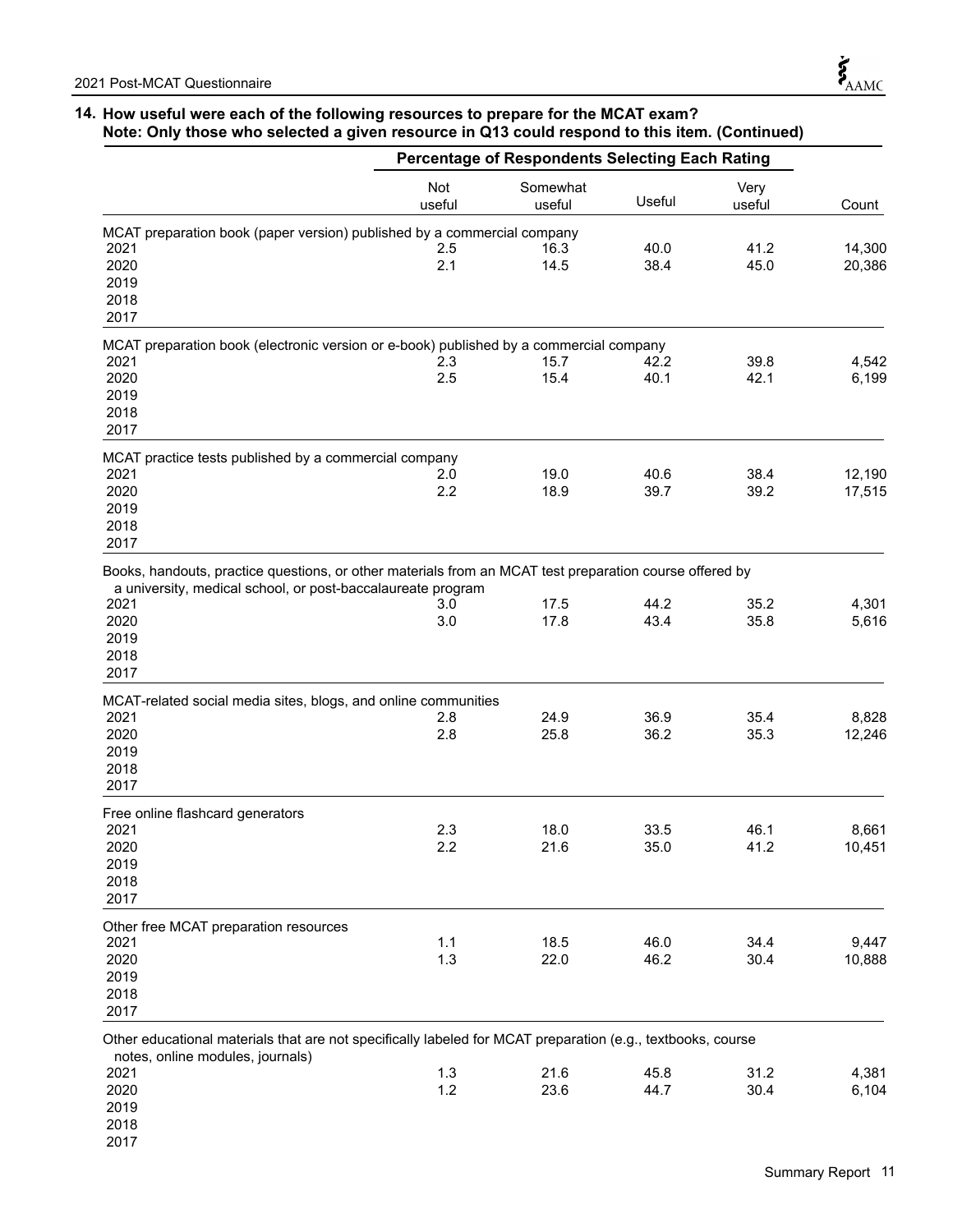

| 15. What did you do to prepare for the exam day?<br>Note: Percentages may not sum to 100% as multiple<br>responses are allowed.                                       | 2017    | 2018    | 2019    | 2020    | 2021    |
|-----------------------------------------------------------------------------------------------------------------------------------------------------------------------|---------|---------|---------|---------|---------|
|                                                                                                                                                                       | Percent | Percent | Percent | Percent | Percent |
| Learned about the testing day by reading the MCAT Essentials<br>bulletin                                                                                              |         |         |         | 67.2    | 66.7    |
| Took a timed online practice exam with scheduled breaks to mimic<br>the exam day                                                                                      |         |         |         | 89.7    | 89.4    |
| Practiced pacing myself so I could get through all the questions in<br>each section without running out of time                                                       |         |         |         | 85.0    | 83.7    |
| Practiced strategies for dealing with challenging questions to make<br>sure I could finish the exam on time                                                           |         |         |         | 69.9    | 69.6    |
| Planned how to make the best use of breaks on exam day                                                                                                                |         |         |         | 62.8    | 65.4    |
| Practiced ways to reduce my anxiety during the exam (e.g., deep<br>breathing)                                                                                         |         |         |         | 66.4    | 66.6    |
| Went to the test site in advance to make sure I knew how to get there                                                                                                 |         |         |         | 55.9    | 56.5    |
| Got plenty of sleep the night before the exam                                                                                                                         |         |         |         | 79.0    | 79.2    |
| Other (please specify)                                                                                                                                                |         |         |         | 2.3     | 2.0     |
| Number of respondents                                                                                                                                                 |         |         |         | 27,583  | 19,891  |
| 16. What kinds of challenges, if any, have you had getting<br>ready for the MCAT exam?<br>Note: Percentages may not sum to 100% as multiple<br>responses are allowed. |         |         |         |         |         |
|                                                                                                                                                                       | Percent | Percent | Percent | Percent | Percent |
| Difficulty learning new material for which I lacked relevant<br>coursework                                                                                            |         |         |         | 47.8    | 48.8    |
| Difficulty relearning material I learned a while ago                                                                                                                  |         |         |         | 49.4    | 49.8    |
| Difficulty getting concrete and detailed information about the MCAT<br>exam                                                                                           |         |         |         | 22.3    | 21.4    |
| Difficulty affording preparation courses and materials                                                                                                                |         |         |         | 38.7    | 36.9    |
| Difficulty balancing my time between studying for the MCAT and my<br>job                                                                                              |         |         |         | 51.3    | 56.0    |
| Difficulty balancing my time between studying for the MCAT and<br>family obligations                                                                                  |         |         |         | 50.5    | 50.3    |
| Difficulty balancing my time between studying for the MCAT and<br>school                                                                                              |         |         |         | 49.9    | 52.8    |
| Difficulty getting through the amount of material to be learned                                                                                                       |         |         |         | 60.0    | 62.1    |
| Difficulty finding a place to study without distraction                                                                                                               |         |         |         | 51.1    | 42.9    |
| Difficulty minimizing social media use during studying                                                                                                                |         |         |         | 33.8    | 32.4    |
| Difficulty obtaining reliable/affordable internet access to use online<br>preparation resources                                                                       |         |         |         | 12.3    | 11.4    |
| Difficulty finding a mentor to provide resources, support, guidance,<br>and/or role modeling                                                                          |         |         |         | 26.3    | 27.9    |
| Difficulty preparing myself mentally and/or physically for the exam day                                                                                               |         |         |         | 34.7    | 35.4    |
| Difficulty staying confident that I could do well on the MCAT exam                                                                                                    |         |         |         | 67.6    | 67.4    |
| Difficulty sticking to my study plan                                                                                                                                  |         |         |         | 39.7    | 41.6    |
| Other (please specify)                                                                                                                                                |         |         |         | 2.9     | 1.8     |
| None of the above                                                                                                                                                     |         |         |         | 1.0     | 1.1     |

Number of respondents 27,257 19,628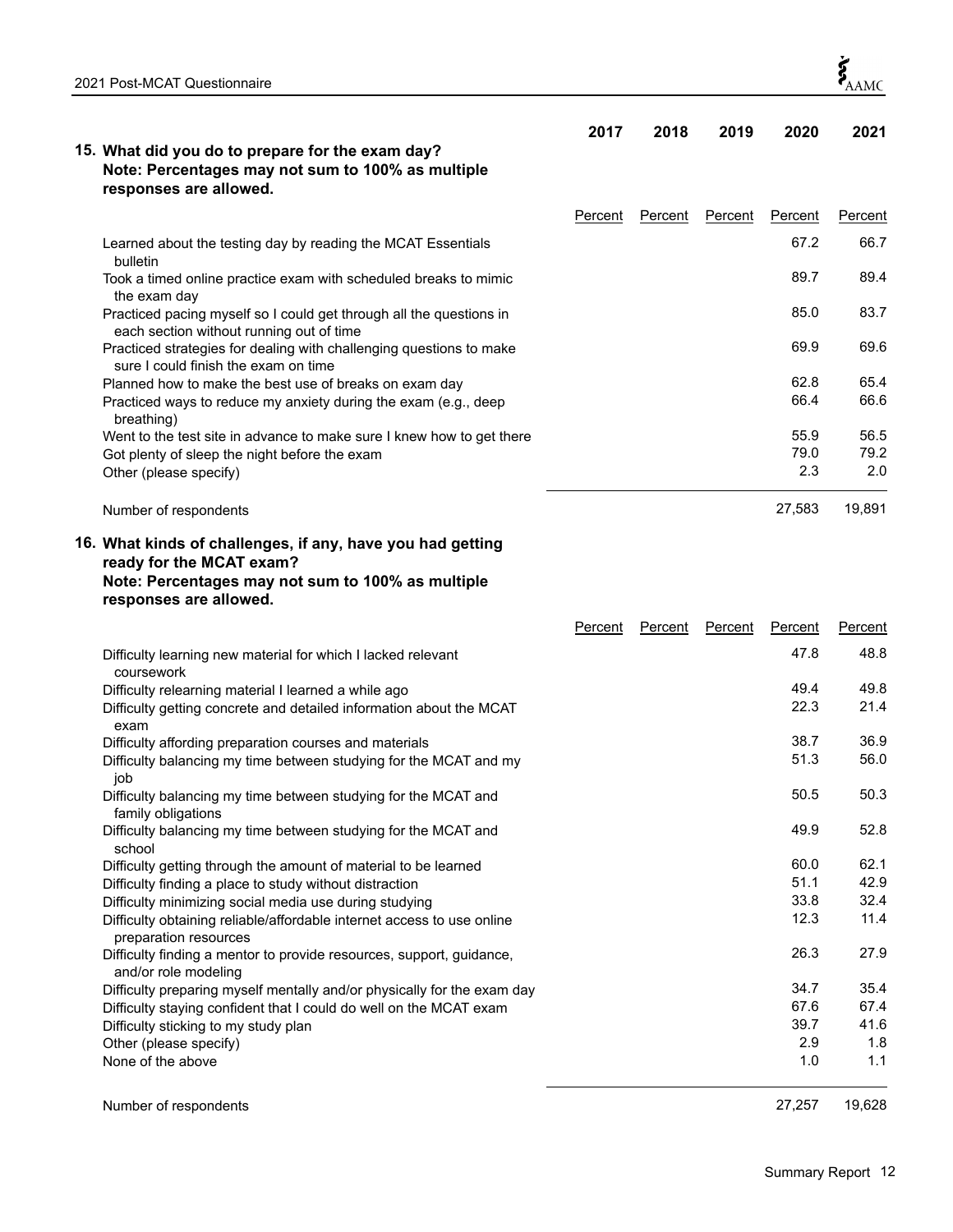## **17. How likely are you to apply to the following graduate or professional programs?**

|                                                                                 |        | Percentage of Respondents Selecting Each Rating |        |        |        |
|---------------------------------------------------------------------------------|--------|-------------------------------------------------|--------|--------|--------|
|                                                                                 | Not    | Somewhat                                        |        | Very   |        |
|                                                                                 | likely | likely                                          | Likely | likely | Count  |
| MD-granting medical program                                                     |        |                                                 |        |        |        |
| 2021                                                                            | 1.5    | 2.9                                             | 8.6    | 87.1   | 19,615 |
| 2020                                                                            | 1.5    | 2.9                                             | 8.8    | 86.8   | 27,219 |
| 2019                                                                            | 1.6    | 3.5                                             | 9.5    | 85.4   | 23,311 |
| 2018                                                                            | 1.5    | 3.3                                             | 8.7    | 86.5   | 26,755 |
| 2017                                                                            | 1.6    | 2.9                                             | 7.8    | 87.8   | 27,500 |
| DO-granting medical program                                                     |        |                                                 |        |        |        |
| 2021                                                                            | 27.5   | 23.1                                            | 16.0   | 33.4   | 18,964 |
| 2020                                                                            | 30.7   | 22.8                                            | 14.2   | 32.4   | 26,281 |
| 2019                                                                            | 28.6   | 23.0                                            | 15.7   | 32.7   | 22,413 |
| 2018                                                                            | 29.3   | 22.8                                            | 15.4   | 32.4   | 25,403 |
| 2017                                                                            | 30.0   | 22.1                                            | 15.7   | 32.3   | 25,896 |
| Other health program (e.g., Veterinary, Dental, Physician Assistant, Pharmacy)  |        |                                                 |        |        |        |
| 2021                                                                            | 74.4   | 17.8                                            | 5.2    | 2.6    | 18,533 |
| 2020                                                                            | 75.6   | 17.2                                            | 4.9    | 2.4    | 25,676 |
| 2019                                                                            | 72.2   | 19.0                                            | 5.9    | 2.9    | 21,892 |
| 2018                                                                            | 71.3   | 19.6                                            | 6.1    | 3.0    | 24,659 |
| 2017                                                                            | 68.5   | 20.6                                            | 7.2    | 3.7    | 25,012 |
| Graduate program in science, technology, or math                                |        |                                                 |        |        |        |
| 2021                                                                            | 59.2   | 23.9                                            | 9.7    | 7.2    | 18,586 |
| 2020                                                                            | 59.3   | 22.9                                            | 10.1   | 7.7    | 25,825 |
| 2019                                                                            | 57.5   | 23.9                                            | 10.9   | 7.7    | 22,011 |
| 2018                                                                            | 56.6   | 24.3                                            | 10.9   | 8.3    | 24,783 |
| 2017                                                                            | 55.8   | 24.1                                            | 11.8   | 8.3    | 25,086 |
| Non-health professional program (e.g., law, MBA)                                |        |                                                 |        |        |        |
| 2021                                                                            | 87.0   | 9.4                                             | 2.6    | 1.0    | 18,432 |
| 2020                                                                            | 86.0   | 9.7                                             | 2.9    | 1.3    | 25,569 |
| 2019                                                                            | 85.5   | 10.4                                            | 2.8    | 1.3    | 21,755 |
| 2018                                                                            | 84.9   | 10.6                                            | 3.1    | 1.4    | 24,448 |
| 2017                                                                            | 84.0   | 11.2                                            | 3.4    | 1.5    | 24,749 |
| Graduate program in behavioral or social sciences (e.g., psychology, sociology) |        |                                                 |        |        |        |
| 2021                                                                            | 80.5   | 14.5                                            | 3.6    | 1.4    | 18,470 |
| 2020                                                                            | 80.8   | 14.0                                            | 3.7    | 1.5    | 25,638 |
| 2019                                                                            | 81.9   | 13.0                                            | 3.5    | 1.5    | 21,826 |
| 2018                                                                            | 81.6   | 13.5                                            | 3.6    | 1.3    | 24,491 |
| 2017                                                                            | 80.8   | 13.8                                            | 3.9    | 1.4    | 24,851 |
| Graduate program in the humanities (e.g., history, English)                     |        |                                                 |        |        |        |
| 2021                                                                            | 95.2   | 3.8                                             | 0.6    | 0.4    | 18,385 |
| 2020                                                                            | 95.2   | 3.6                                             | 0.8    | 0.4    | 25,492 |
| 2019                                                                            | 95.4   | 3.5                                             | 0.8    | 0.3    | 21,693 |
| 2018                                                                            | 95.6   | 3.3                                             | 0.7    | 0.3    | 24,324 |
| 2017                                                                            | 95.1   | 3.8                                             | 0.8    | 0.4    | 24,609 |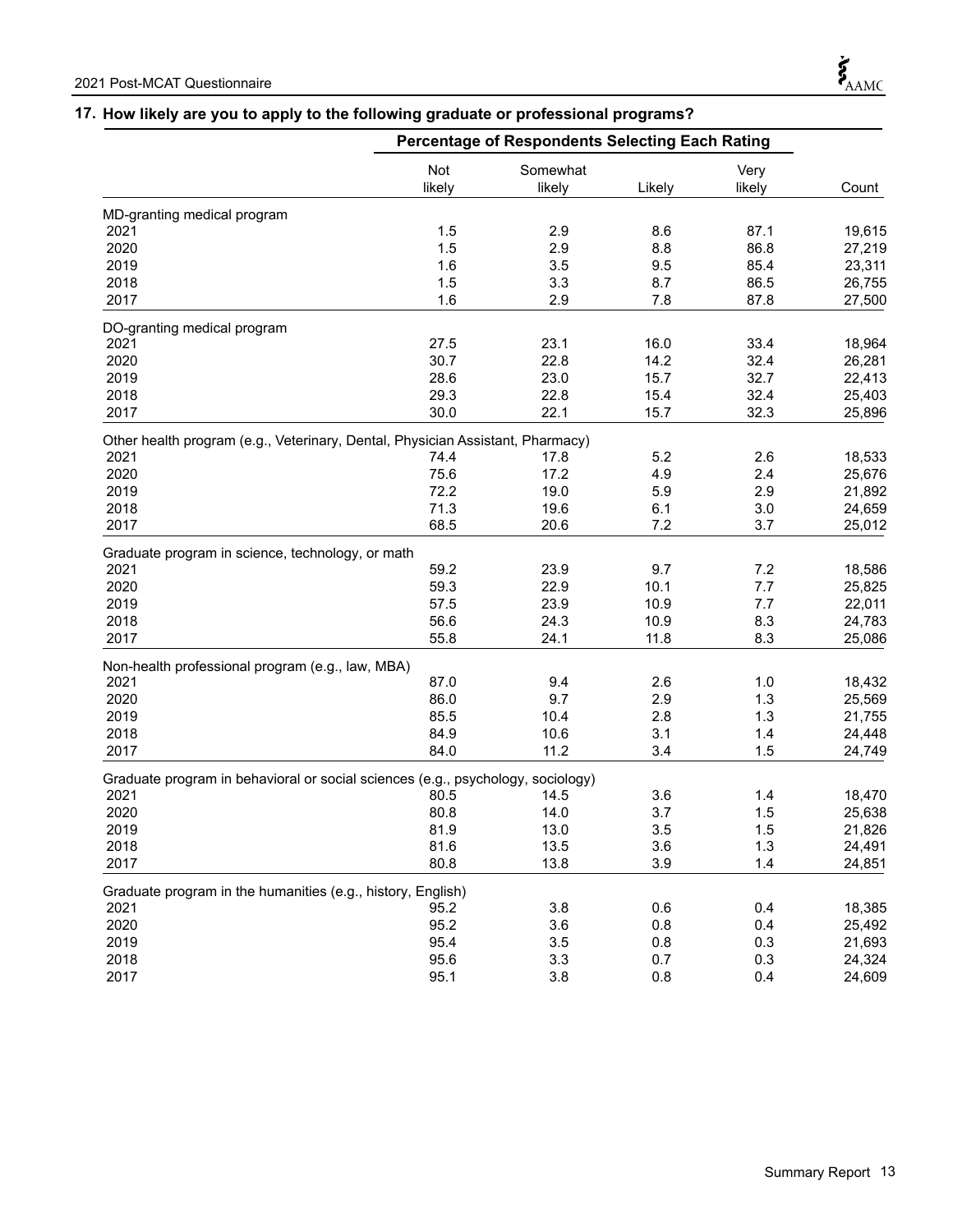| 18. What type of medicine are you interested in pursuing?                                                                                      | 2017    | 2018           | 2019           | 2020           | 2021    |
|------------------------------------------------------------------------------------------------------------------------------------------------|---------|----------------|----------------|----------------|---------|
|                                                                                                                                                |         |                |                |                |         |
|                                                                                                                                                | Percent | Percent        | Percent        | Percent        | Percent |
| Primary care medicine (e.g., family medicine, internal medicine,<br>pediatrics)                                                                | 27.7    | 27.8           | 28.5           | 27.3           | 27.5    |
| Medical specialty (e.g., allergy/immunology, cardiology, dermatology)                                                                          | 30.8    | 31.8           | 31.5           | 31.2           | 32.1    |
| Surgical specialty (e.g., general surgery, orthopedic surgery,<br>neurosurgery)                                                                | 23.0    | 23.1           | 22.6           | 22.2           | 21.5    |
| Not sure/undecided                                                                                                                             | 18.6    | 17.3           | 17.5           | 19.4           | 18.9    |
| Number of respondents                                                                                                                          | 27,487  | 26,846         | 23,391         | 27,298         | 19,687  |
| 19. Which of the following items would encourage you to<br>apply to medical school?                                                            |         |                |                |                |         |
| Note: Percentages may not sum to 100% as multiple<br>responses are allowed.                                                                    |         |                |                |                |         |
|                                                                                                                                                | Percent | <b>Percent</b> | <b>Percent</b> | <b>Percent</b> | Percent |
| Finding a medical school where I will feel comfortable                                                                                         | 85.4    | 86.3           | 88.3           | 88.9           | 88.5    |
| Fit between my personal interests/goals and a medical school's<br>mission                                                                      | 79.3    | 80.3           | 81.5           | 83.4           | 83.1    |
| Availability of academic support in medical school                                                                                             | 64.0    | 65.5           | 70.0           | 71.0           | 71.0    |
| Availability of financial support in medical school                                                                                            | 72.2    | 73.9           | 76.4           | 75.0           | 74.3    |
| Availability of social support in medical school                                                                                               | 54.3    | 56.7           | 61.5           | 63.9           | 64.0    |
| Grades, MCAT scores, and other academic qualifications                                                                                         | 72.5    | 72.0           | 72.3           | 70.1           | 68.5    |
| Number of respondents                                                                                                                          | 27,452  | 26,730         | 23,358         | 27,230         | 19,656  |
| 20. Which of the following items would discourage you from<br>applying to medical school?<br>Note: Percentages may not sum to 100% as multiple |         |                |                |                |         |
| responses are allowed.                                                                                                                         |         |                |                |                |         |
|                                                                                                                                                | Percent | Percent        | Percent        | Percent        | Percent |
| Amount of current debt                                                                                                                         | 27.3    | 28.6           | 32.1           | 31.5           | 31.1    |
| Cost of applying to medical school                                                                                                             | 45.9    | 47.4           | 52.7           | 53.1           | 53.8    |
| Cost of medical school                                                                                                                         | 62.9    | 64.2           | 68.0           | 68.9           | 69.2    |
| Grades, MCAT scores, and other academic qualifications                                                                                         | 71.5    | 72.0           | 73.1           | 72.5           | 72.4    |
| Family obligations                                                                                                                             | 21.2    | 20.9           | 22.0           | 22.1           | 21.8    |
| Number of respondents                                                                                                                          | 25,102  | 24,716         | 21,827         | 25,429         | 18,324  |

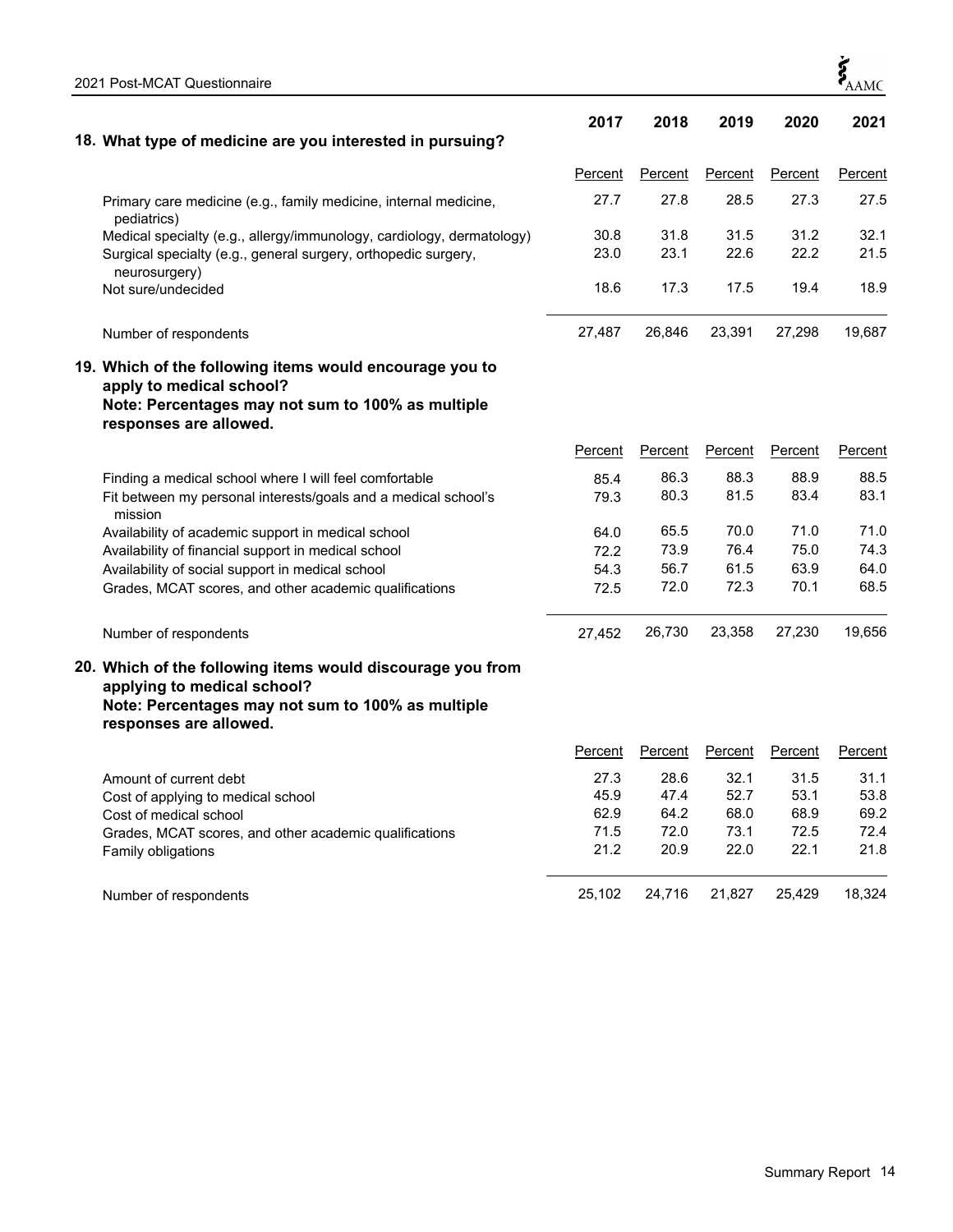## **21. Please indicate the extent to which the following individuals have positively or negatively influenced your decision to pursue a career in medicine.**

|                                                              |                  | Percentage of Respondents Selecting Each Rating |                      |                  |                   |        |
|--------------------------------------------------------------|------------------|-------------------------------------------------|----------------------|------------------|-------------------|--------|
|                                                              | Very<br>negative | Somewhat<br>negative                            | Somewhat<br>positive | Very<br>positive | Not<br>applicable | Count  |
| Prehealth advisor                                            |                  |                                                 |                      |                  |                   |        |
| 2021                                                         | 4.9              | 10.5                                            | 29.7                 | 24.4             | 30.5              | 19,345 |
| 2020                                                         | 5.4              | 10.1                                            | 29.4                 | 24.5             | 30.6              | 26,870 |
| 2019                                                         | 4.8              | 10.1                                            | 29.2                 | 25.9             | 30.1              | 23,001 |
| 2018                                                         | 4.0              | 9.7                                             | 28.8                 | 24.3             | 33.1              | 26,171 |
| 2017                                                         | 4.0              | 9.7                                             | 29.1                 | 25.7             | 31.5              | 26,795 |
| Research advisor or faculty member (not a prehealth advisor) |                  |                                                 |                      |                  |                   |        |
| 2021                                                         | 1.2              | 3.4                                             | 27.2                 | 41.6             | 26.6              | 19,291 |
| 2020                                                         | 1.2              | 3.7                                             | 27.4                 | 42.5             | 25.1              | 26,809 |
| 2019                                                         | 1.3              | 3.8                                             | 27.4                 | 43.7             | 23.8              | 22,954 |
| 2018                                                         | 1.0              | 3.5                                             | 27.2                 | 40.3             | 28.0              | 26,061 |
| 2017                                                         | 1.2              | 3.8                                             | 27.6                 | 39.8             | 27.6              | 26,506 |
| Career guidance counselor (not a prehealth advisor)          |                  |                                                 |                      |                  |                   |        |
| 2021                                                         | 2.4              | 4.4                                             | 20.7                 | 14.1             | 58.4              | 19,193 |
| 2020                                                         | 2.4              | 4.8                                             | 19.9                 | 13.2             | 59.8              | 26,637 |
| 2019                                                         | 2.0              | 4.7                                             | 21.0                 | 15.6             | 56.7              | 22,793 |
| 2018                                                         | 1.7              | 4.1                                             | 18.9                 | 13.1             | 62.2              | 25,846 |
| 2017                                                         | 1.8              | 4.2                                             | 19.8                 | 15.4             | 58.8              | 26,292 |
| Physician                                                    |                  |                                                 |                      |                  |                   |        |
| 2021                                                         | 0.4              | 2.0                                             | 18.2                 | 66.9             | 12.5              | 19,308 |
| 2020                                                         | 0.4              | 2.1                                             | 18.5                 | 67.8             | 11.1              | 26,808 |
| 2019                                                         | 0.6              | 2.4                                             | 18.9                 | 66.9             | 11.3              | 22,978 |
| 2018                                                         | 0.6              | 2.5                                             | 18.2                 | 65.0             | 13.8              | 26,139 |
| 2017                                                         | 0.6              | 2.5                                             | 18.3                 | 64.9             | 13.7              | 26,813 |
| Family member                                                |                  |                                                 |                      |                  |                   |        |
| 2021                                                         | 0.9              | 3.1                                             | 19.8                 | 69.3             | 6.9               | 19,340 |
| 2020                                                         | 0.9              | 3.3                                             | 19.8                 | 69.0             | 7.0               | 26,850 |
| 2019                                                         | 0.9              | 3.0                                             | 18.8                 | 71.2             | 6.1               | 23,019 |
| 2018                                                         | 0.9              | 2.9                                             | 19.4                 | 68.9             | 7.9               | 26,213 |
| 2017                                                         | 0.9              | 3.2                                             | 19.1                 | 68.6             | 8.2               | 26,868 |
| A college student                                            |                  |                                                 |                      |                  |                   |        |
| 2021                                                         | 1.1              | 4.5                                             | 27.6                 | 46.5             | 20.4              | 19,268 |
| 2020                                                         | 1.0              | 4.4                                             | 27.7                 | 47.6             | 19.2              | 26,772 |
| 2019                                                         | 1.1              | 4.7                                             | 27.7                 | 48.6             | 17.8              | 22,913 |
| 2018                                                         | 1.1              | 4.0                                             | 27.1                 | 44.2             | 23.6              | 26,033 |
| 2017                                                         | $1.0$            | 4.3                                             | 26.2                 | 44.1             | 24.4              | 26,665 |
| A medical student                                            |                  |                                                 |                      |                  |                   |        |
| 2021                                                         | 0.8              | 2.8                                             | 22.3                 | 45.6             | 28.6              | 19,266 |
| 2020                                                         | 0.6              | 2.8                                             | 22.5                 | 45.9             | 28.2              | 26,748 |
| 2019                                                         | 0.8              | 3.4                                             | 23.8                 | 46.1             | 25.8              | 22,908 |
| 2018                                                         | 0.7              | 2.9                                             | 22.8                 | 42.6             | 31.0              | 26,023 |
| 2017                                                         | 0.8              | 3.3                                             | 22.4                 | 42.9             | 30.6              | 26,660 |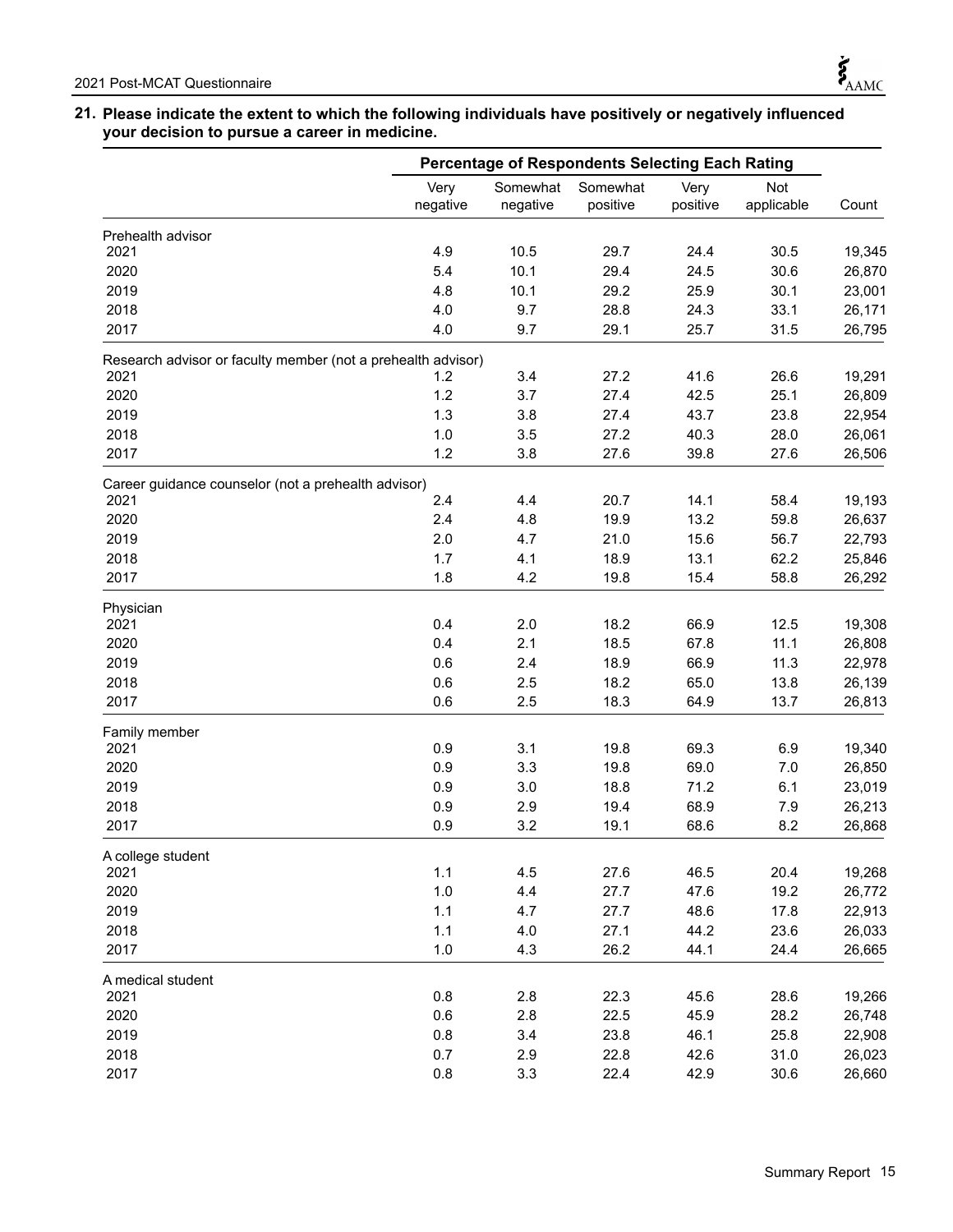| 2021 Post-MCAT Questionnaire                                                                                                                                                                                                                              |         |         |                |         |                |
|-----------------------------------------------------------------------------------------------------------------------------------------------------------------------------------------------------------------------------------------------------------|---------|---------|----------------|---------|----------------|
|                                                                                                                                                                                                                                                           | 2017    | 2018    | 2019           | 2020    | 2021           |
| 22. How are (or were) your college/premedical education                                                                                                                                                                                                   |         |         |                |         |                |
| costs paid?                                                                                                                                                                                                                                               |         |         |                |         |                |
| Note: The percentage is the average of the percentages<br>for the category. Responses needed to total 100%.                                                                                                                                               |         |         |                |         |                |
|                                                                                                                                                                                                                                                           |         |         |                |         |                |
|                                                                                                                                                                                                                                                           | Percent | Percent | <b>Percent</b> | Percent | Percent        |
| Scholarships or awards                                                                                                                                                                                                                                    | 35.2    | 35.9    | 36.6           | 36.5    | 36.9           |
| Scholarships or awards with a service commitment (NHSC, Military,                                                                                                                                                                                         | 1.6     | 1.7     | 1.8            | 1.7     | 1.9            |
| etc.)<br>Loans                                                                                                                                                                                                                                            | 18.1    | 18.6    | 17.9           | 17.0    | 16.5           |
| Work-study program                                                                                                                                                                                                                                        | 1.4     | 1.4     | 1.2            | 1.3     | 1.2            |
| Personal income and savings                                                                                                                                                                                                                               | 7.1     | 7.6     | 7.7            | 7.6     | 8.0            |
| Money from parents, guardians, or other relatives                                                                                                                                                                                                         | 34.7    | 33.2    | 33.0           | 34.1    | 33.9           |
| Money from spouse or partner                                                                                                                                                                                                                              | 0.5     | 0.4     | 0.4            | 0.3     | 0.4            |
| Other                                                                                                                                                                                                                                                     | 1.5     | 1.3     | 1.3            | 1.5     | 1.3            |
| Number of respondents                                                                                                                                                                                                                                     | 24,040  | 22,798  | 19,741         | 22,700  | 16,156         |
| 23. Do you (or will you) have any outstanding education loans<br>for your college/premedical education?                                                                                                                                                   |         |         |                |         |                |
|                                                                                                                                                                                                                                                           | Percent | Percent | Percent        | Percent | Percent        |
| Yes                                                                                                                                                                                                                                                       | 40.6    | 41.0    | 40.3           | 38.6    | 36.9           |
| No                                                                                                                                                                                                                                                        | 59.4    | 59.0    | 59.7           | 61.4    | 63.1           |
| Number of respondents                                                                                                                                                                                                                                     | 26,581  | 25,712  | 22,797         | 26,492  | 19,117         |
| 24. What is, or will be, the total amount of outstanding<br>education loans for your college/premedical education?<br>Note: Amounts totaling > \$500,000 were treated as invalid.<br>Only those who responded "Yes" to Q23 could respond to<br>this item. |         |         |                |         |                |
|                                                                                                                                                                                                                                                           | Percent | Percent | <b>Percent</b> | Percent | <b>Percent</b> |
| No debt $(\$0)$                                                                                                                                                                                                                                           | 61.5    | 61.2    | 62.3           | 64.2    | 66.0           |
| \$1 to \$4,999                                                                                                                                                                                                                                            | 1.7     | 1.8     | 1.6            | 1.5     | 1.4            |
| \$5,000 to \$9,999                                                                                                                                                                                                                                        | 3.3     | 3.1     | 3.2            | 2.7     | 2.9            |
| \$10 000 to \$14 999                                                                                                                                                                                                                                      | 3.9     | 4.0     | 4.0            | 3.5     | 3.7            |

|                                                           | Percent  | Percent  | Percent  | Percent  | Percent  |
|-----------------------------------------------------------|----------|----------|----------|----------|----------|
| No debt $(\$0)$                                           | 61.5     | 61.2     | 62.3     | 64.2     | 66.0     |
| \$1 to \$4,999                                            | 1.7      | 1.8      | 1.6      | 1.5      | 1.4      |
| \$5,000 to \$9,999                                        | 3.3      | 3.1      | 3.2      | 2.7      | 2.9      |
| \$10,000 to \$14,999                                      | 3.9      | 4.0      | 4.0      | 3.5      | 3.7      |
| \$15,000 to \$19,999                                      | 3.3      | 3.2      | 3.2      | 2.9      | 2.6      |
| \$20,000 to \$24,999                                      | 5.2      | 5.6      | 4.8      | 4.9      | 4.7      |
| \$25,000 to \$29,999                                      | 3.3      | 3.3      | 3.1      | 3.1      | 3.0      |
| \$30,000 to \$49,999                                      | 8.6      | 8.0      | 8.0      | 7.2      | 6.6      |
| \$50,000 to \$74,999                                      | 4.8      | 4.6      | 4.4      | 4.1      | 3.9      |
| \$75,000 to \$99,999                                      | 1.9      | 2.0      | 2.0      | 2.2      | 1.8      |
| \$100,000 to \$500,000                                    | 2.7      | 3.3      | 3.4      | 3.7      | 3.2      |
| Number of respondents                                     | 25,675   | 24.784   | 21,847   | 25,332   | 18,252   |
| Median premedical debt of those reporting premedical debt | \$26,000 | \$25,000 | \$26,000 | \$27,000 | \$25,000 |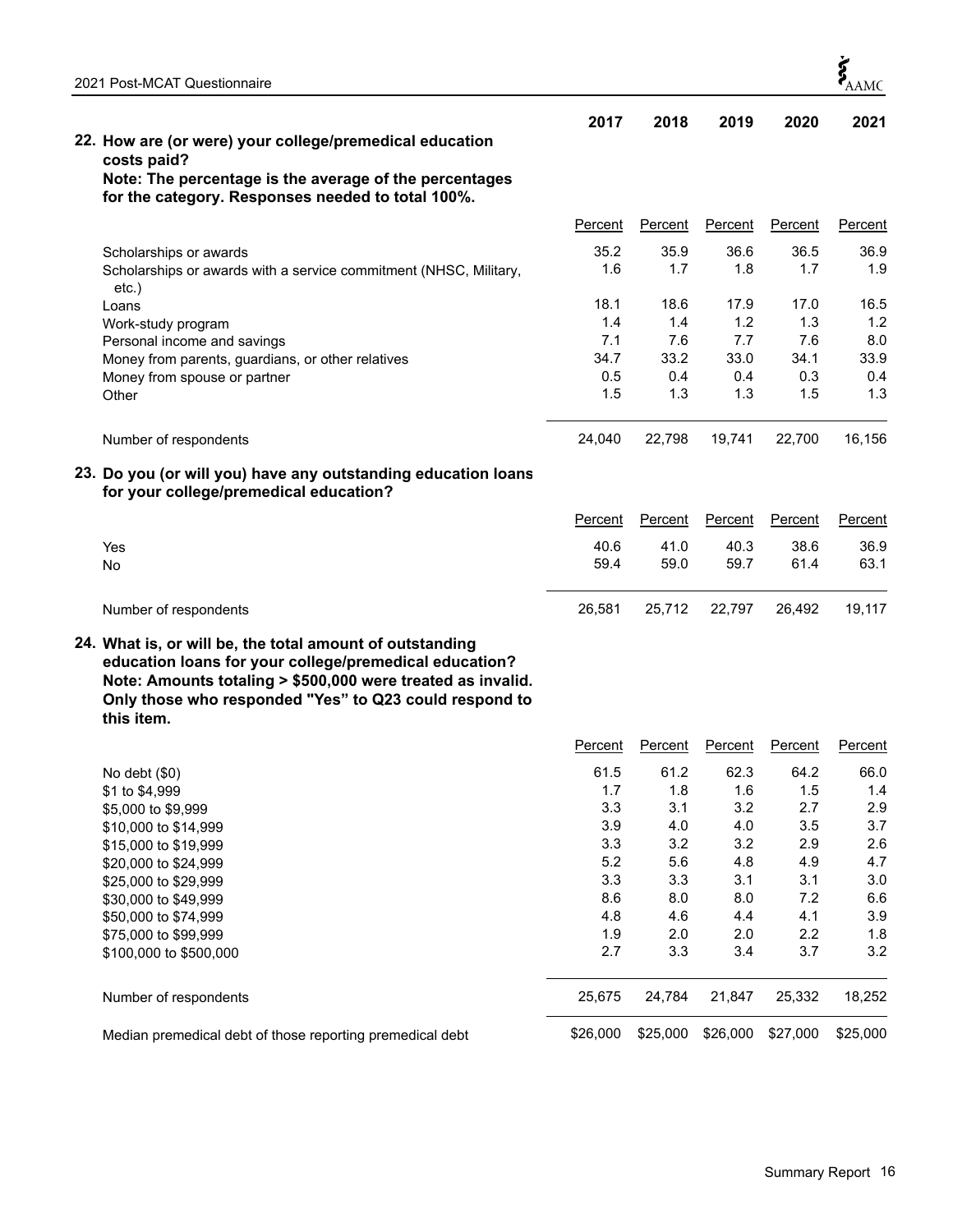

|                                                                                                                                                                                         | 2017 | 2018 | 2019 | 2020 | 2021 |
|-----------------------------------------------------------------------------------------------------------------------------------------------------------------------------------------|------|------|------|------|------|
| 25. Do you have any noneducational, consumer debt that you<br>are legally required to repay? (This includes credit card<br>debt, car loans, home mortgages, or other consumer<br>debt.) |      |      |      |      |      |

|                       | Percent |        | Percent Percent Percent |        | Percent |
|-----------------------|---------|--------|-------------------------|--------|---------|
| Yes                   | 17.8    | 18.4   | 18.6                    | 16.0   | 15.0    |
| No                    | 82.2    | 81.6   | 81.4                    | 84.0   | 85.0    |
|                       |         |        |                         |        |         |
| Number of respondents | 26.454  | 25.597 | 22.677                  | 26.396 | 19.031  |

**26. Please list the amount of your noneducational, consumer debt.**

**Note: Amounts totaling > \$500,000 for credit cards, car loans, and other debt were treated as invalid, and amounts totaling > \$10,000,000 for mortgage and total debt were treated as invalid. Only those who responded "Yes" to Q25 could respond to this item.**

|                                                                   | Percent | Percent | Percent | Percent | Percent |
|-------------------------------------------------------------------|---------|---------|---------|---------|---------|
| No debt $(\$0)$                                                   | 83.3    | 83.8    | 83.7    | 86.1    | 86.9    |
| \$1 to \$4,999                                                    | 7.2     | 6.9     | 6.7     | 5.4     | 4.9     |
| \$5,000 to \$9,999                                                | 2.6     | 2.6     | 2.6     | 2.2     | 2.0     |
| \$10,000 to \$14,999                                              | 1.9     | 1.7     | 1.8     | 1.8     | 1.4     |
| \$15,000 to \$19,999                                              | 1.2     | 1.2     | 1.3     | 1.0     | 1.1     |
| \$20,000 to \$24,999                                              | 0.8     | 0.8     | 0.7     | 0.7     | 0.7     |
| \$25,000 to \$29,999                                              | 0.4     | 0.4     | 0.4     | 0.3     | 0.4     |
| \$30,000 to \$49,999                                              | 0.6     | 0.5     | 0.6     | 0.5     | 0.6     |
| \$50,000 to \$74,999                                              | 0.2     | 0.2     | 0.2     | 0.2     | 0.2     |
| \$75,000 to \$99,999                                              | 0.2     | 0.2     | 0.1     | 0.1     | 0.1     |
| \$100,000 or more                                                 | 1.8     | 1.7     | 1.8     | 1.6     | 1.8     |
| Number of respondents                                             | 26,109  | 24.924  | 22.039  | 25,736  | 18,608  |
| Median noneducational debt of those reporting noneducational debt | \$6,500 | \$6,000 | \$7,000 | \$8,000 | \$8,600 |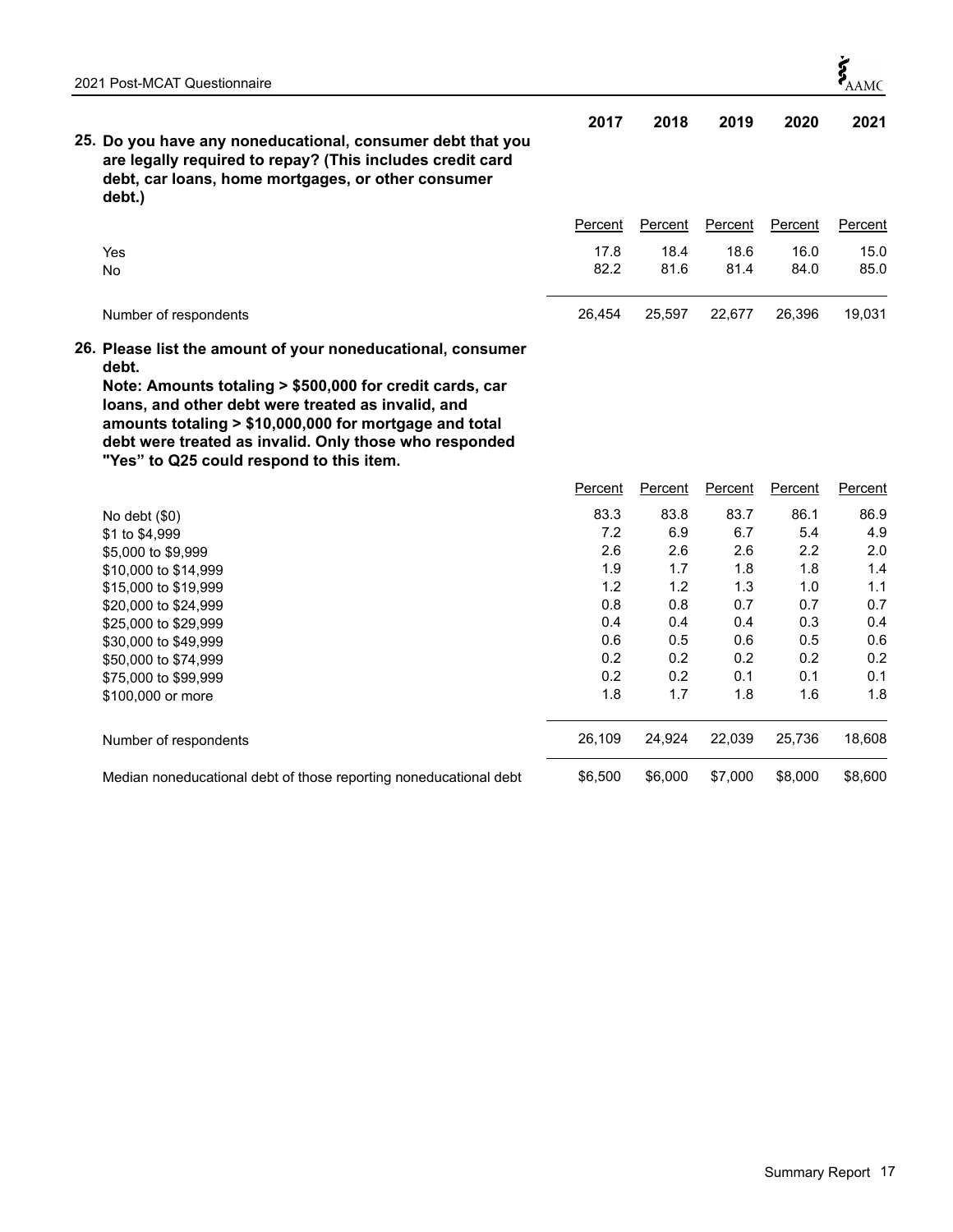English literature or other humanities

cultures

Cultural anthropology, urban studies, or other courses about different

|                                                                                                                                                                                                                                                                                                                                                                                              | 2017             | 2018             | 2019             | 2020                                              | 2021             |
|----------------------------------------------------------------------------------------------------------------------------------------------------------------------------------------------------------------------------------------------------------------------------------------------------------------------------------------------------------------------------------------------|------------------|------------------|------------------|---------------------------------------------------|------------------|
| 27. Please list the amount of your noneducational, consumer<br>debt for each category listed below.                                                                                                                                                                                                                                                                                          |                  |                  |                  |                                                   |                  |
| Note: The number shown in each category is the median<br>of those providing valid figures. Amounts totaling greater<br>than \$500,000 for credit cards, car loans, and other debt<br>were treated as invalid, and amounts totaling greater<br>than \$10,000,000 for mortgage and total debt were treated<br>as invalid. Only those who responded "Yes" to Q25 could<br>respond to this item. |                  |                  |                  |                                                   |                  |
| <b>Credit Cards</b>                                                                                                                                                                                                                                                                                                                                                                          |                  |                  |                  |                                                   |                  |
| Median<br>Number of respondents                                                                                                                                                                                                                                                                                                                                                              | \$2,000<br>3,414 | \$2,000<br>3,138 | \$2,000<br>2,793 | \$2,000<br>2,573                                  | \$2,000<br>1,725 |
| <b>Car Loans</b>                                                                                                                                                                                                                                                                                                                                                                             |                  |                  |                  |                                                   |                  |
| Median                                                                                                                                                                                                                                                                                                                                                                                       | \$10,000         | \$11,000         | \$10,000         | \$11,000                                          | \$12,000         |
| Number of respondents                                                                                                                                                                                                                                                                                                                                                                        | 1,848            | 1,735            | 1,586            | 1,711                                             | 1,192            |
|                                                                                                                                                                                                                                                                                                                                                                                              |                  |                  |                  |                                                   |                  |
| <b>Mortgage</b><br>Median                                                                                                                                                                                                                                                                                                                                                                    |                  |                  |                  | \$155,000 \$176,000 \$180,000 \$180,000 \$200,000 |                  |
| Number of respondents                                                                                                                                                                                                                                                                                                                                                                        | 575              | 522              | 471              | 494                                               | 384              |
|                                                                                                                                                                                                                                                                                                                                                                                              |                  |                  |                  |                                                   |                  |
| <b>Other Consumer Loans</b>                                                                                                                                                                                                                                                                                                                                                                  |                  | \$4,000          | \$4,400          | \$4,000                                           | \$4,500          |
| Median<br>Number of respondents                                                                                                                                                                                                                                                                                                                                                              | \$4,000<br>413   | 352              | 317              | 296                                               | 219              |
|                                                                                                                                                                                                                                                                                                                                                                                              |                  |                  |                  |                                                   |                  |
| <b>Total Amount</b>                                                                                                                                                                                                                                                                                                                                                                          |                  |                  |                  |                                                   |                  |
| Median                                                                                                                                                                                                                                                                                                                                                                                       | \$6,500          | \$6,000          | \$7,000          | \$8,000                                           | \$8,600          |
| Number of respondents                                                                                                                                                                                                                                                                                                                                                                        | 4,362            | 4,044            | 3,587            | 3,565                                             | 2,440            |
| 28. Which of the following courses have you taken or are you<br>currently taking?<br>Note: Percentages may not sum to 100% as multiple<br>responses are allowed. Blank cells indicate the course<br>was not a response option in the corresponding year.                                                                                                                                     |                  |                  |                  |                                                   |                  |
|                                                                                                                                                                                                                                                                                                                                                                                              | Percent          | Percent          | Percent          | Percent                                           | Percent          |
| Introductory biology                                                                                                                                                                                                                                                                                                                                                                         | 93.1             | 94.1             | 93.5             | 93.4                                              | 93.2             |
| Molecular or cellular biology                                                                                                                                                                                                                                                                                                                                                                | 73.5             | 74.7             | 74.5             | 74.8                                              | 74.5             |
| Anatomy or physiology                                                                                                                                                                                                                                                                                                                                                                        | 67.7             | 69.5             | 69.2             | 69.5                                              | 69.4             |
| Genetics                                                                                                                                                                                                                                                                                                                                                                                     | 70.1             | 71.8             | 71.8             | 71.9                                              | 70.6             |
| Introductory (inorganic) chemistry                                                                                                                                                                                                                                                                                                                                                           | 90.6             | 91.7             | 91.3             | 91.2                                              | 90.8             |
| Biochemistry                                                                                                                                                                                                                                                                                                                                                                                 | 87.6             | 90.4             | 91.0             | 91.7                                              | 91.3             |
| Organic chemistry                                                                                                                                                                                                                                                                                                                                                                            | 94.6             | 96.4             | 96.6             | 96.2                                              | 96.1             |
| Introductory physics                                                                                                                                                                                                                                                                                                                                                                         | 92.6             | 94.6             | 94.1             | 93.8                                              | 93.9             |
| Calculus<br>Research methods                                                                                                                                                                                                                                                                                                                                                                 | 85.8<br>40.8     | 87.1<br>40.1     | 86.4<br>41.7     | 86.9<br>42.7                                      | 86.3<br>41.4     |
| <b>Statistics</b>                                                                                                                                                                                                                                                                                                                                                                            | 82.9             | 85.5             | 86.4             | 87.6                                              | 88.5             |
| Public health                                                                                                                                                                                                                                                                                                                                                                                | 21.6             | 21.8             | 22.3             | 23.8                                              | 24.0             |
| Ethics or philosophy                                                                                                                                                                                                                                                                                                                                                                         | 48.9             | 48.9             | 48.7             | 50.1                                              | 49.0             |
|                                                                                                                                                                                                                                                                                                                                                                                              |                  |                  |                  |                                                   |                  |

English composition/writing 1.5.3 and the composition/writing the composition of the composition of the composition of the composition of the composition of the composition of the composition of the composition of the comp

Introductory psychology 10.1 and 10.1 and 10.1 and 10.1 and 10.1 and 10.1 and 10.1 and 10.1 and 10.1 and 10.1 a<br>
83.6 85.8 85.9 85.6 86.3 0ther psychology 10.1 and 10.1 and 10.1 and 10.1 and 10.1 and 10.1 and 10.1 and 10.1 Other psychology 61.1 and the psychology 61.7 and the psychology 61.7 and 42.2 43.4 42.8 43.7 43.4 42.8 43.7 43.4 42.8 43.7 43.4 42.8 54.1  $\frac{1}{100}$ Introductory sociology 51.7 53.4 53.9 53.2 54.1 17.4 17.7 17.4 18.4 18.2<br>Cultural anthropology, urban studies, or other courses about different 33.5 33.7 32.7 33.3 32.6

33.7